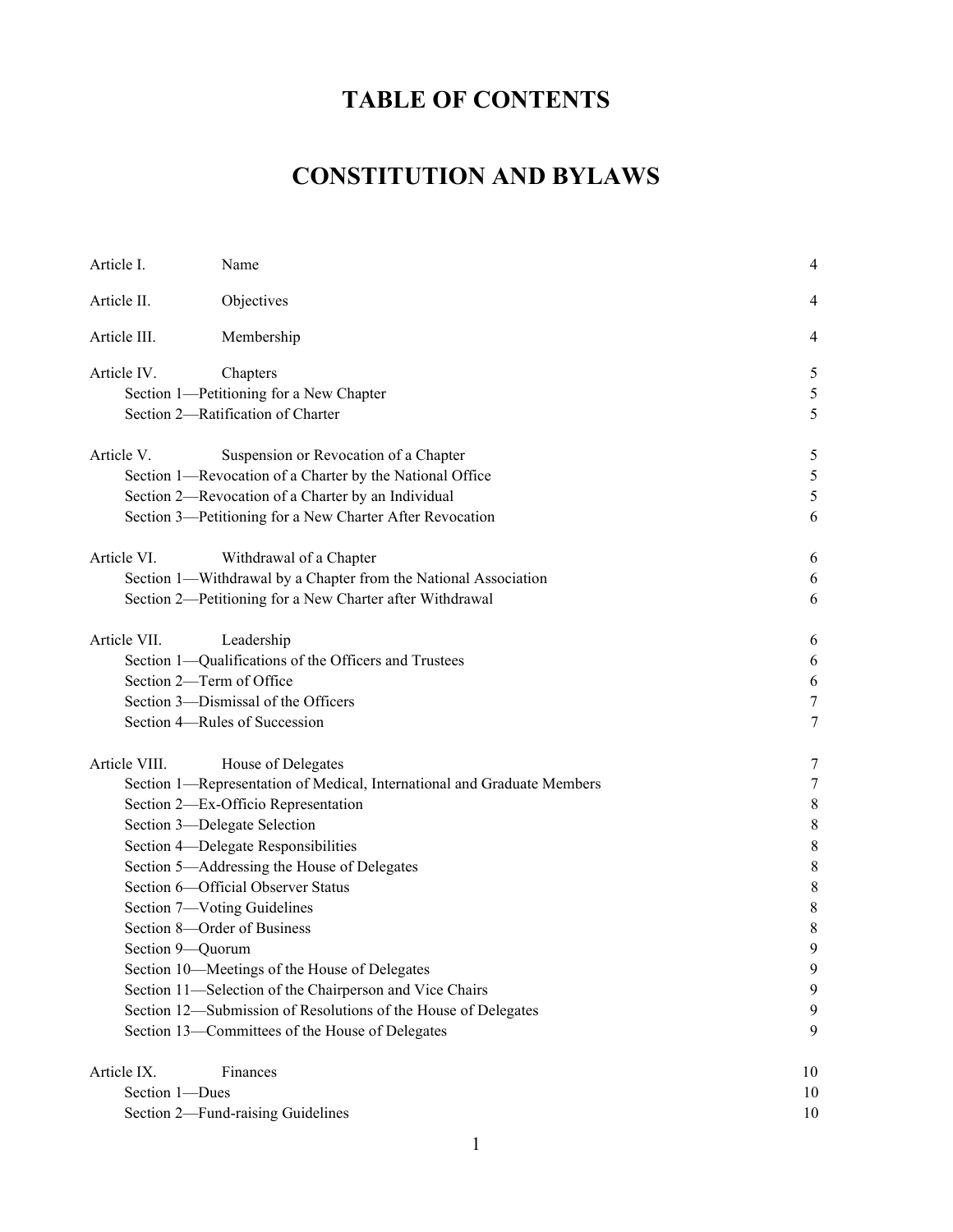|                 | Section 3-Authority to Expend Funds<br>Section 4-Copyright Guidelines                                                                                                                              | 10<br>10 |
|-----------------|----------------------------------------------------------------------------------------------------------------------------------------------------------------------------------------------------|----------|
| Article X.      | <b>Official Records</b>                                                                                                                                                                            | 10       |
| Article XI.     | Parliamentary Authority                                                                                                                                                                            | 11       |
| Article XII.    | Discrimination                                                                                                                                                                                     | 11       |
| Article XIII.   | Insignia                                                                                                                                                                                           | 11       |
| Article XIV.    | Publication                                                                                                                                                                                        | 11       |
| Article XV.     | Amendments to the Constitution and Bylaws                                                                                                                                                          | 11       |
|                 | INTERNAL AFFAIRS OF THE AMERICAN MEDICAL STUDENT ASSOCIATION                                                                                                                                       |          |
| Section I.      | Elections of the Officers and Trustees of the Association                                                                                                                                          | 12       |
| A.              | <b>Election Procedures</b>                                                                                                                                                                         | 12       |
| <b>B.</b>       | President-Elect, Vice President for Membership-Elect, International Trustee, Secretary,                                                                                                            |          |
| $\mathcal{C}$ . | Vice President for Leadership Development and Vice President for Programming Development 12<br>Membership Directors, International Membership Directors, Premedical Trustee, Premedical Membership |          |
|                 | Directors                                                                                                                                                                                          | 13       |
| D               | <b>Graduate Trustee</b>                                                                                                                                                                            | 13       |
| Ε.              | Selection of Action Committee Coordinators and Election of Committee Chairs                                                                                                                        | 13       |
| F.              | National Leadership Code of Election Conduct                                                                                                                                                       | 14       |
| G.              | Code of Election Conduct                                                                                                                                                                           | 14       |
| Section II.     | The Board of Trustees                                                                                                                                                                              | 15       |
| Section III.    | The Board of Regional Membership Directors                                                                                                                                                         | 15       |
| Section IV.     | The Board of International Regional Membership Directors                                                                                                                                           | 15       |
| Section V.      | The Board of Premedical Regional Membership Directors                                                                                                                                              | 15       |
| Section VI.     | Action Committees and Teams                                                                                                                                                                        | 15       |
| Section VII.    | Executive Board of the Action Committees                                                                                                                                                           | 16       |
| Section VIII.   | <b>IFMSA</b>                                                                                                                                                                                       | 16       |
| A.              | AMSA as the National Member Organization                                                                                                                                                           | 16       |
|                 |                                                                                                                                                                                                    |          |
| Section IX.     | Campaigns                                                                                                                                                                                          | 16       |
| Section X.      | <b>Interest Groups</b>                                                                                                                                                                             | 18       |
| Section XI.     | The D.O. Advisory Board                                                                                                                                                                            | 18       |
| Section XII.    |                                                                                                                                                                                                    | 19       |
| Section XIII.   | The Chief Executive Officer                                                                                                                                                                        | 19       |
| Section XIV.    | <b>Student Office Fellows</b>                                                                                                                                                                      | 19       |
| Section XV.     | Liaisons of the Association                                                                                                                                                                        | 20       |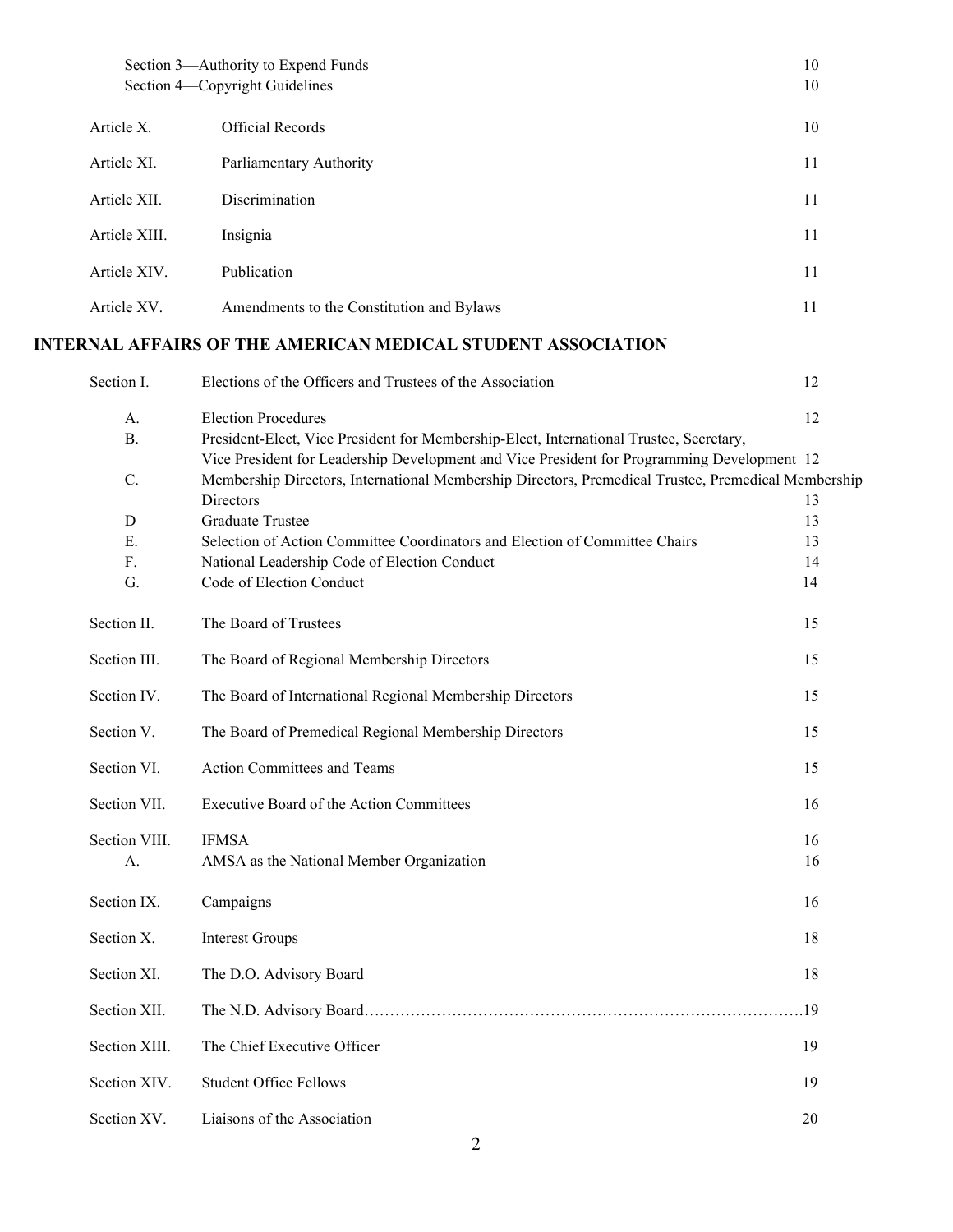| Section XVI.     | Structure of the Regions                                     | 20 |
|------------------|--------------------------------------------------------------|----|
| Section XVII.    | Structure of the Local Chapters                              | 22 |
| А.               | Chapter Officers                                             | 22 |
| <b>B.</b>        | Responsibilities of Chapter Officers                         | 22 |
| C.               | Responsibilities of the Chapter Liaison                      | 22 |
| D.               | Chapter Officer Selection                                    | 22 |
| Section XVIII.   | <b>Annual Meeting</b>                                        | 22 |
| А.               | Annual Meeting Site and Date Selection                       | 23 |
| <b>B.</b>        | Financial Assistance to Members Attending the Annual Meeting | 23 |
| Section XIX.     | Policy of the Association                                    | 23 |
| А.               | The Constitution and Bylaws                                  | 23 |
| <b>B.</b>        | Internal Affairs of the American Medical Student Association | 23 |
| $\overline{C}$ . | The Preamble, Purposes and Principles                        | 23 |
| Section XX.      | Policy Formulation of the Association                        | 22 |
| А.               | Referral of Resolutions                                      | 23 |
| <b>B.</b>        | Participation by Members in the Reference Committee Hearings | 23 |
| C.               | Delegate(s) Responsibilities in the House of Delegates       | 23 |
| D.               | Implementation of Association Policy                         | 23 |
| Section XXI.     | Review of Association Principles                             | 24 |
| Section XXII.    | Regarding The New Physician Magazine                         | 24 |
| A.               | Editor                                                       | 24 |
| <b>B.</b>        | Managing Publisher                                           | 24 |
| C.               | <b>Student Editor</b>                                        | 24 |
| D                | <b>Editorial Advisory Board</b>                              | 24 |
| Ε.               | <b>Additional Publications</b>                               | 25 |
| ${\bf F}.$       | Management Principles                                        | 25 |
| Section XXIII.   | <b>Advertising Policy Formulation</b>                        | 26 |
| Section XXIV.    | Governance of Industry Relationships                         | 26 |
| Section XXV.     | AMSA-Sponsored Activities                                    | 27 |
| Section XXVI.    | Strategic Planning and Strategic Priorities                  | 28 |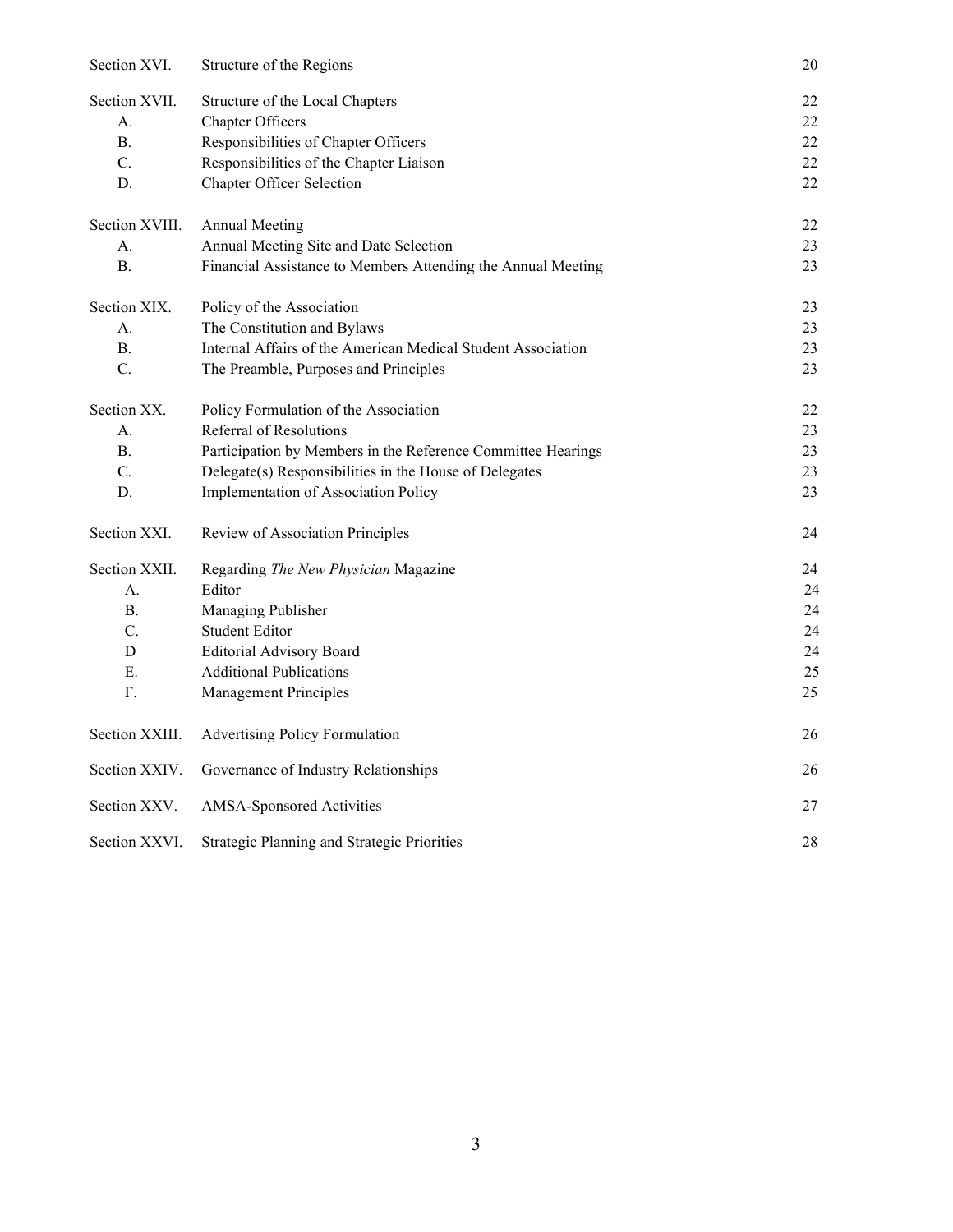# **CONSTITUTION AND BYLAWS**

# **OF THE**

# **AMERICAN MEDICAL STUDENT ASSOCIATION**

## **ARTICLE I. NAME**

The name of this Association shall be the American Medical Student Association.

### **ARTICLE II. OBJECTIVES**

The objectives of the Association shall be as follows:

To be committed to the improvement of health care and health care-delivery to all people; to promote the active improvement of medical education; to involve its members in the social, moral and ethical obligations of the profession of medicine; to assist in the improvement and understanding of world health problems; to contribute to the welfare of all members, including premedical students, medical students, interns, residents and post-M.D./D.O. trainees; to advance the profession of medicine; to work to ensure that medicine reflects the diversity of society, with diversity including but not limited to differences in age, culture, race/ethnicity, sexual orientation and gender identity, gender and disability.

### **ARTICLE III. MEMBERSHIP**

Membership in the Association shall be classified as follows:

#### **Medical Student**

Available to domestic medical students enrolled in or on leave of absence from any LCME or AOA accredited or provisionally accredited North American allopathic or osteopathic training program.

#### **International Medical Student**

Available to all American and foreign students who are in training at foreign medical institutions listed in the World Directory of Medical Schools maintained by the World Federation for Medical Education and the Foundation for Advancement of International Medical Education and Research.

#### **Premedical Student**

Available to any student attending or having graduated from an accredited university in the U.S. who has demonstrated a serious interest in the profession of medicine.

#### **Graduate Member**

Available to any person currently engaged in graduate medical education in the U.S. (e.g. current residents and fellows).

#### **Physician Member**

Available to any physician who has completed medical training and has demonstrated a serious interest in the objectives of the organization. All National Presidents and Student Office Fellows shall be given lifetime membership in the organization in the category that is appropriate to their level of training or relationship to the organization at any given time.

#### **School Faculty and Administration**

Available to any member of U.S. or international faculty or administration of an accredited school who has demonstrated a serious interest in the objectives of the organization and in the advancement of future physicians.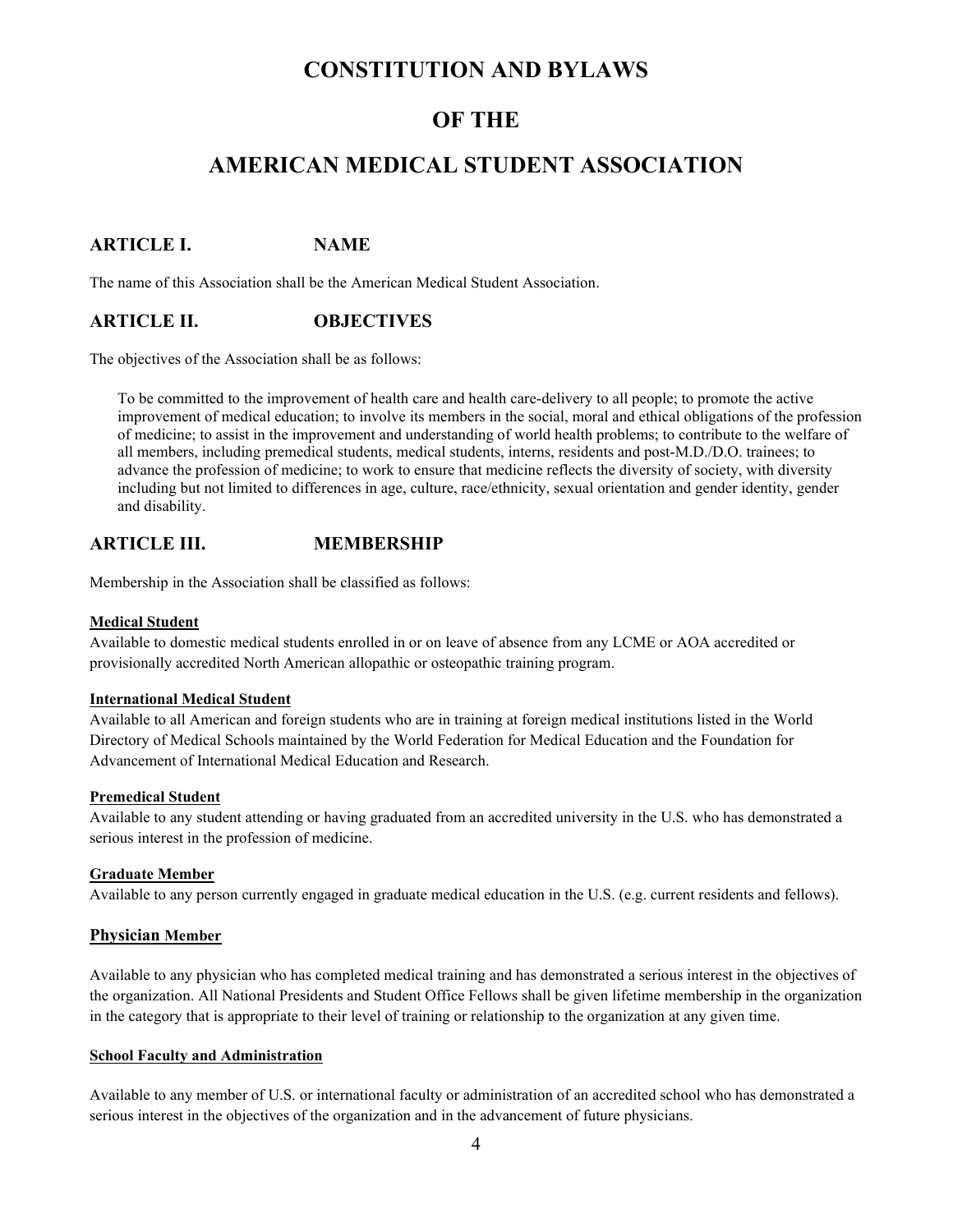### **Community Ally**

Available to those not eligible for domestic medical, premedical, international medical, resident or professional membership --includes allied health professionals and naturopathic students, family and friends.

#### **Membership Dues**

All members must pay national membership dues in order to be considered a member of the Association.

### **Resignation**

Any member may resign upon written notification to the Board of Trustees and to the local chapter, if there is one. Resignation shall entail forfeiture of all dues paid to the Association and any future benefits.

## **ARTICLE IV. CHAPTERS**

#### **Section 1—Petitioning for a New Chapter**

The school petitioning for charter must have, and maintain, a minimum of 5 registered active, domestic medical, premedical or international members. There shall not be more than one (1) such chapter at any domestic medical, undergraduate or international school campus. Eligibility for multiple chapters at single campus or joint chapters between multiple campuses will be at the discretion of the Board of Trustees after reviewing the individual school's structure, finances and geographical limitations. Branch campuses providing less than two years of medical education and/or which do not have a Dean shall be considered part of the accredited degree granting institution rather than an independent chapter. Each chapter must have at a minimum a Chapter President position and a Chapter Financial Liaison and are encouraged to register a Membership and Advocacy Liaison position.

#### **Section 2—Ratification of Charter**

A charter shall be granted to the petitioning chapter upon approval of the Board of Trustees and subject to ratification by a simple majority vote at the House of Delegates.

## **ARTICLE V. SUSPENSION OR REVOCATION OF A CHAPTER**

### **Section 1—Revocation of a Charter by the National Office**

The Board of Trustees reserves the right to review and demand correction of any gross violation of either AMSA policy. In worst case scenarios the Board of Trustees (by at least two-thirds vote) reserves the right to revoke the charter of any chapter that either refuses to rectify a situation after the chapter is notified by the national office or one that has done such damage through the misuse of authority and/or of AMSA's name that the Board of Trustees deems it prudent to discontinue association with the chapter. Furthermore, the charter of any chapter may be suspended or revoked by the House of Delegates, independent of the Board of Trustees, upon a vote to that effect by at least three-fourths (3/4) of those voting.

#### **Section 2—Revocation of a Charter by an Individual**

- 1. Any individual may file written charges against any chapter that the accuser feels to have acted in conflict with the letter or intent of the Constitution and Bylaws of the Association, or to have failed to comply with all requirements of the Constitution and Bylaws of the Association, or with any lawful requirement of the House of Delegates. Such charges shall be signed, dated, and filed with the Vice-President of Membership, who shall submit a copy of said charges to the accused chapter and request of the chapter a written reply. He/she shall so present said charges and the reply to the Board of Trustees at its next meeting.
- 2. If the Board of Trustees fails to dismiss said charges, it shall fix a time and place for the hearing of the charges. If, following the hearing, the Board of Trustees fails to dismiss the charges, it shall advise the accused chapter of its recommendations, and shall make known its decision in a written resolution signed by the President of the Association at least thirty (30) days prior to the next House of Delegates.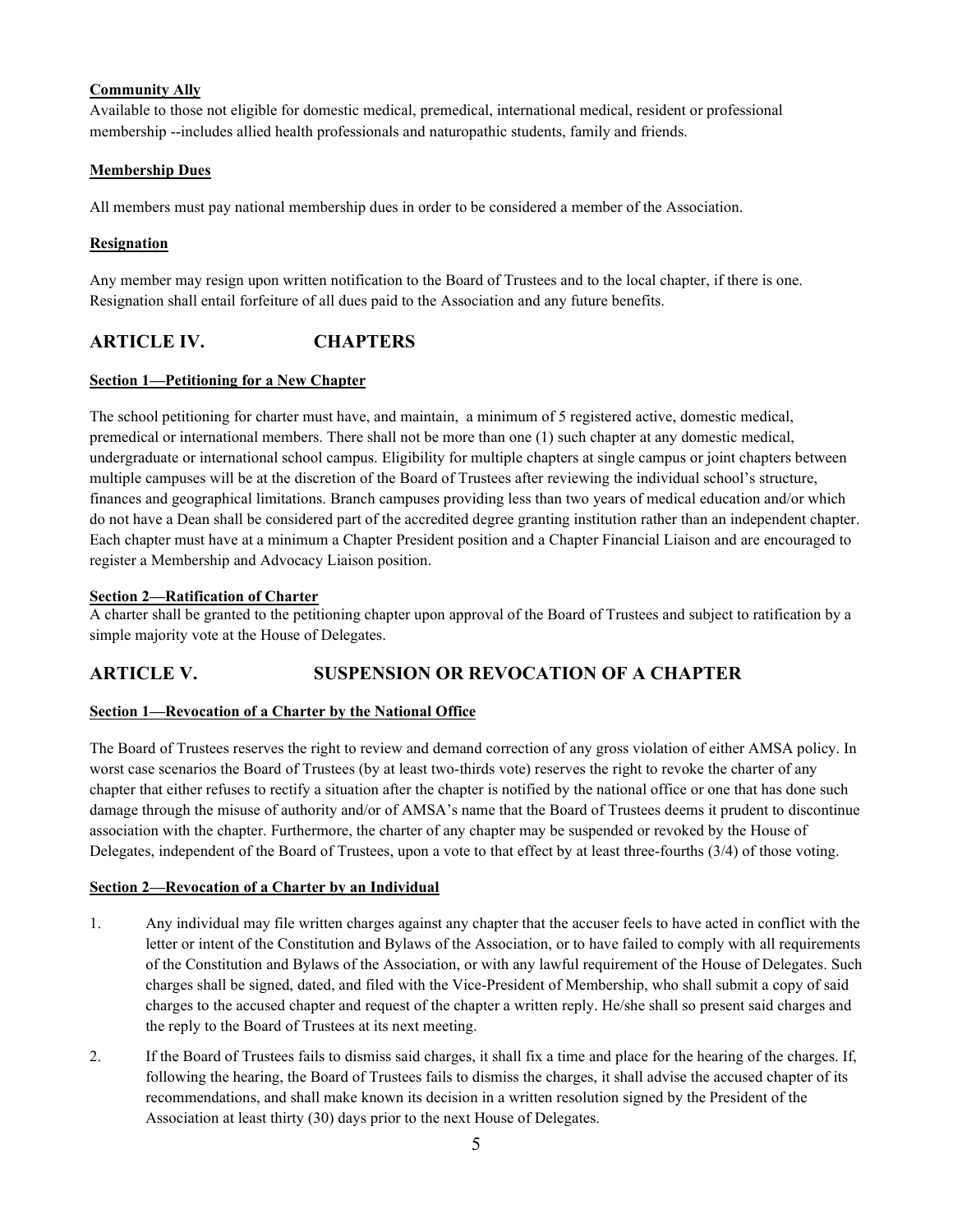3. At the next House of Delegates, the resolution shall be presented and voted upon. Before the voting shall commence, the chapter shall be allowed ten (10) minutes to answer charges. Upon suspension or revocation of the charter by a three-fourths vote of the House of Delegates, the delegation of that chapter shall leave the floor of the House of Delegates.

#### **Section 3—Alteration of Individual Membership**

The Board of Trustees reserves the right to alter (including, but not limited to, temporary and permanent revocation, suspension, and termination) the membership status of any individual, by at least two-thirds vote.

#### **Section 4—Petitioning for a New Charter After Revocation**

A chapter whose charter is thus revoked may petition for a new charter as specified in Article IV Section I of the Constitution and Bylaws. Chapters that had their charters revoked may not apply for a new charter for one year after such revocation has occurred.

### **ARTICLE VI. WITHDRAWAL OF A CHAPTER**

#### **Section 1—Withdrawal by a Chapter From the National Association**

- 1. If a chapter wishes to withdraw from the Association, it shall present a petition to the Board of Trustees. This petition shall carry the signature of at least two-thirds (2/3) of the student members of the chapter as found on the national membership rolls. The signatures on the petition shall be dated.
- 2. When the Board of Trustees has established the authenticity of the petition for withdrawal, the chapter shall be considered to have withdrawn from the Association. The President of the Association shall immediately notify the chapter that its petition for withdrawal has been accepted and its charter revoked.
- 3. The withdrawal of a chapter shall immediately cause the loss of membership privileges of all members of that chapter signing the petition for withdrawal. Members not signing the petition shall retain their membership privileges.

#### **Section 2—Petitioning for a New Charter After Withdrawal**

A chapter that has withdrawn from the Association may petition for a new charter in the manner outlined in Article IV, Section I of the Constitution and Bylaws.

### **ARTICLE VII. LEADERSHIP**

#### **Section 1—Qualifications of the Officers and Trustees**

Officers of the Association shall be defined as holding a position as a Trustee, Membership Director, or Chair on the Action Committees and Teams Executive Board.

All officers and trustees must be medical student members of the Association, for the duration of their term, unless otherwise noted.

The president-elect will be a domestic medical student member of the Association during the year in which they will hold that position, but may be a professional member of the Association during the year in which they are president.

#### **Section 2—Term of Office**

The term of office for all Officers, Trustees, and Coordinators of the Association shall be for one (1) year, or until their successors are duly elected and qualified with the exception of the Secretary/Vice President for Internal Affairs, President-Elect/President, Vice President for Membership-Elect/Vice President for Membership, TNP Student Editor, and Graduate Trustee who shall serve a two (2) year term. No Officer or Trustee shall be elected to the same position more than twice,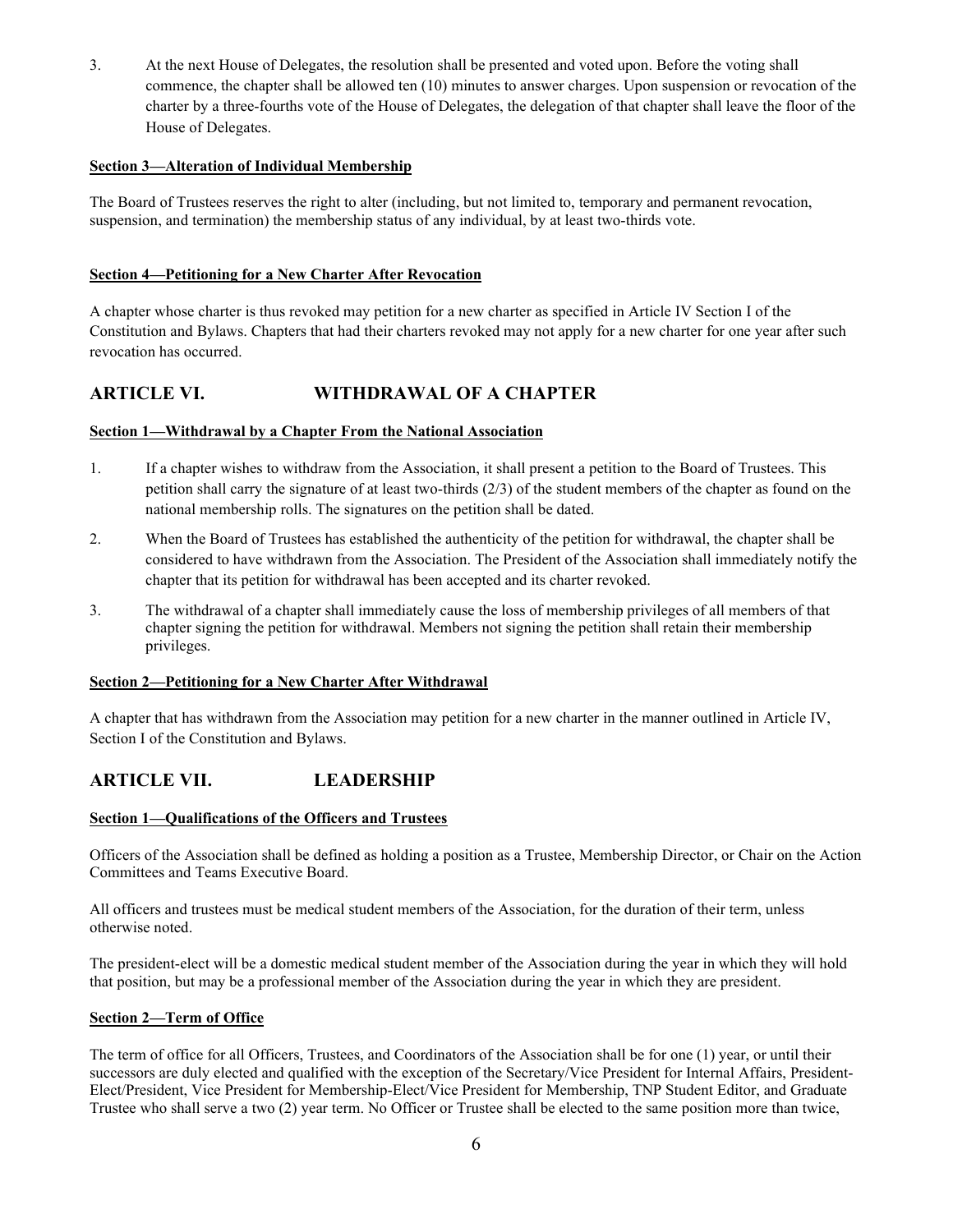and no officer or trustee who has held an office for more than 2/3 of that office's term, in which the office was vacant, shall be elected to that position more than once. Similarly, no Coordinator elected by the Action Committees and Teams Executive Board (ACT Exec) shall hold the same position more than twice, and no Coordinator who has held office for more than 2/3 of that office's term, in which the office was vacant shall be reelected by the ACT Exec more than once.

The above Officers and Trustees shall serve for a total of thirteen months with the final month as Outgoing Officers and Trustees with the exception of the Secretary/Vice President for Internal Affairs position, Graduate Trustee, TNP Student Editor, and President-Elect.

During Officers, Trustees', and coordinators time serving they may not hold more than one leadership position within AMSA national leadership in any given year.

In the event a leader in a two-year position resigns or is removed from office during their first year, the Board of Trustees may appoint a new leader to serve the remainder of the year in the primary position and continue onto the secondary position at the start of the next leadership year.

In the event a leader in a two-year position resigns or is removed from office during their second year, the leader in the primary position of a two-year position shall assume the roles and responsibilities of the secondary position. They will continue in the secondary position for the remainder of their two-year term. The Board of Trustees may appoint a new leader to serve the remainder of the primary position year but will not continue onto the secondary position. This rule does not apply to the President-Elect/President position.

#### **Section 3—Dismissal of the Officers**

The Board of Trustees (BOT) shall be empowered to dismiss from his/her position any Officer, Trustee, Immediate Past President, or Executive Director of the Association, who has failed to perform the duties of his/her position, providing that the person in question shall have the opportunity to answer the charges against him/her in writing or in person before the BOT votes on the question of dismissal. A vote of at least two-thirds (2/3) of the voting members of the BOT shall be necessary for such dismissal.

With regard to the Membership Directors, the local AMSA chapters in the region involved shall be empowered to provide feedback regarding a Membership Director who has failed to perform his/her position, providing that the person in question be given the opportunity to answer the charges against him/her.. Furthermore, the appropriate Trustee (i.e. PT, IT or VPM), VPLD and Board of Regional Membership Directors shall be empowered to dismiss from his/her position any Membership Director who has failed to perform the duties of his/her position. The Officer in question must be given written warning and then, upon further complaint, the opportunity to answer the charges against them within 14 days. The respective Trustee and VPLD shall be necessary for dismissal.

With regard to the Vice President for Leadership Development and the Vice President for Program Development, the Executive Board of the Action Committees (ACT Exec) shall be empowered to dismiss the Trustee if he/she has failed to perform his/her duty, providing the person in question be given one warning and then, upon further complaint, the opportunity to answer the charges against him/her in writing or in person before a meeting of the ACT Exec. A vote of at least two-thirds (2/3) of the ACT Exec shall be necessary for dismissal.

ACT Exec shall be empowered to dismiss from his/her position any Action Committee or Team Chair, Committee Coordinator or Campaign Chair who has failed to perform the duties of his/her position. The Officer in question must be given one written warning and then, upon further complaint, the opportunity to answer the charges against them in writing or in person before a meeting of ACT Exec. A vote of at least two-thirds (2/3) of ACT Exec shall be necessary for dismissal. ACT Exec shall fill vacant positions through appointment. The Vice President of Leadership Development shall be responsible for communicating with any Action Committee or Team Chair, Committee Coordinator or Campaign Chair who has failed to perform the duties of his/her position and facilitating the dismissal process.

#### **Section 4—Rules of Succession**

In the event of the inability of any Officer or Trustee to fulfill the duties of his/her position for any reason, the vacancy thus created shall be filled in the following manner: in the case of the vacancy in the position of President, the President-Elect shall serve in that position for the remainder of the term; and in the case of a vacancy in the position of Vice President for Membership, Vice President for Leadership Development, Vice President for Programming Development, Secretary or Vice President for Internal Affairs, Premedical Trustee, Graduate Trustee, or International Trustee, the BOT shall designate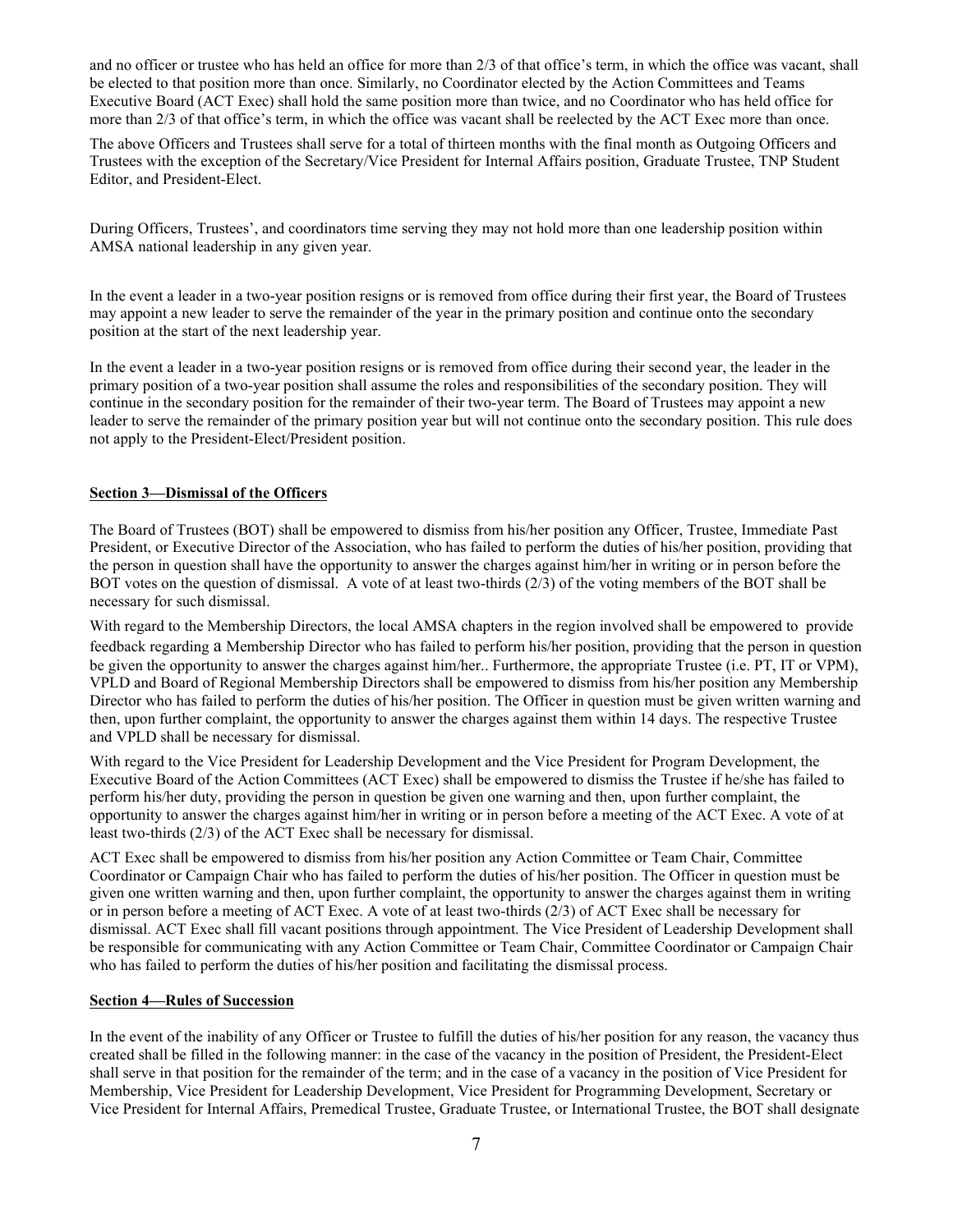an individual to serve in that position for the remainder of the term; and in the case of a vacancy in any of the positions of Membership Director, the remaining members of the appropriate Board of Regional Membership Directors, the VPLD and Trustee of the appropriate caucus (i.e. PT, IT, or VPM), with the opportunity for Chapter representatives in said region to provide feedback, shall appoint individuals for holding said positions to serve in those positions for the remainder of the terms. With regard to the TNP Student-Editor, the EAB will determine the way in which to fill the vacancy, with the input of the BOT.

### **ARTICLE VIII. HOUSE OF DELEGATES**

#### **Section 1—Representation of Domestic Medical, International and Graduate Members**

A. Domestic Medical & International Chapters

Each chartered chapter shall be entitled to representation in the House of Delegates of the basis of one (1) delegate per chapter, with 1 additional delegate gained at 376, 626, and 876 members. Each such delegate shall be an active member of the Association.

The number of delegates to the House of Delegates for the degree granting institution shall be determined by the total number of student members at the main campus, plus those at all of the branch campuses which do not have separate chapter status. The number of members at any given chapter is determined seventy-five (75) days prior to the House of Delegates by the national office.

B. Graduate Members

Graduate Members of the Association as defined by Article III shall be entitled to representation in the House of Delegates on the basis of ten at-large votes. (2008) Each delegate must be a graduate member of the Association. Medical students who have successfully matched and will be entering internship are not considered Graduate Members and may not vote as such in the HOD.

C. Premedical Student Members

Premedical Student Members of the Association as defined by Article III shall be entitled to representation in the House of Delegates on the basis of five at-large votes. Each delegate shall be an active premedical member of the Association.

### **Section 2—Ex-Officio Representation**

Ex-officio members, as defined in the rules report, shall have the right to address the House of Delegates upon recognition by the Chair but shall not have the right to vote.

### **Section 3—Delegate Selection**

The Delegate(s) serve as the local chapter's formal representative(s) to the House of Delegates. Any active member may serve as a Delegate for a local chapter. In addition to the Delegate(s), each chapter may name three (3) Alternate Delegates for each designated delegate. During the proceedings of the House of Delegates, only one individual may be seated per authorized position.

#### **Section 4—Delegate Responsibilities**

The primary responsibility of each Delegate/Alternate Delegate is to present the views of his/her chapter before the House of Delegates. Before the House of Delegates, it is the responsibility of the Delegate(s) and Alternate Delegates to become familiar with the policy of the Association. It is the responsibility of the Delegates and Chapter Officers to call a meeting of the chapter at this time to review all pertinent items. All proposed amendments and resolutions must be reviewed with members of the Chapter in order to adequately represent their viewpoints.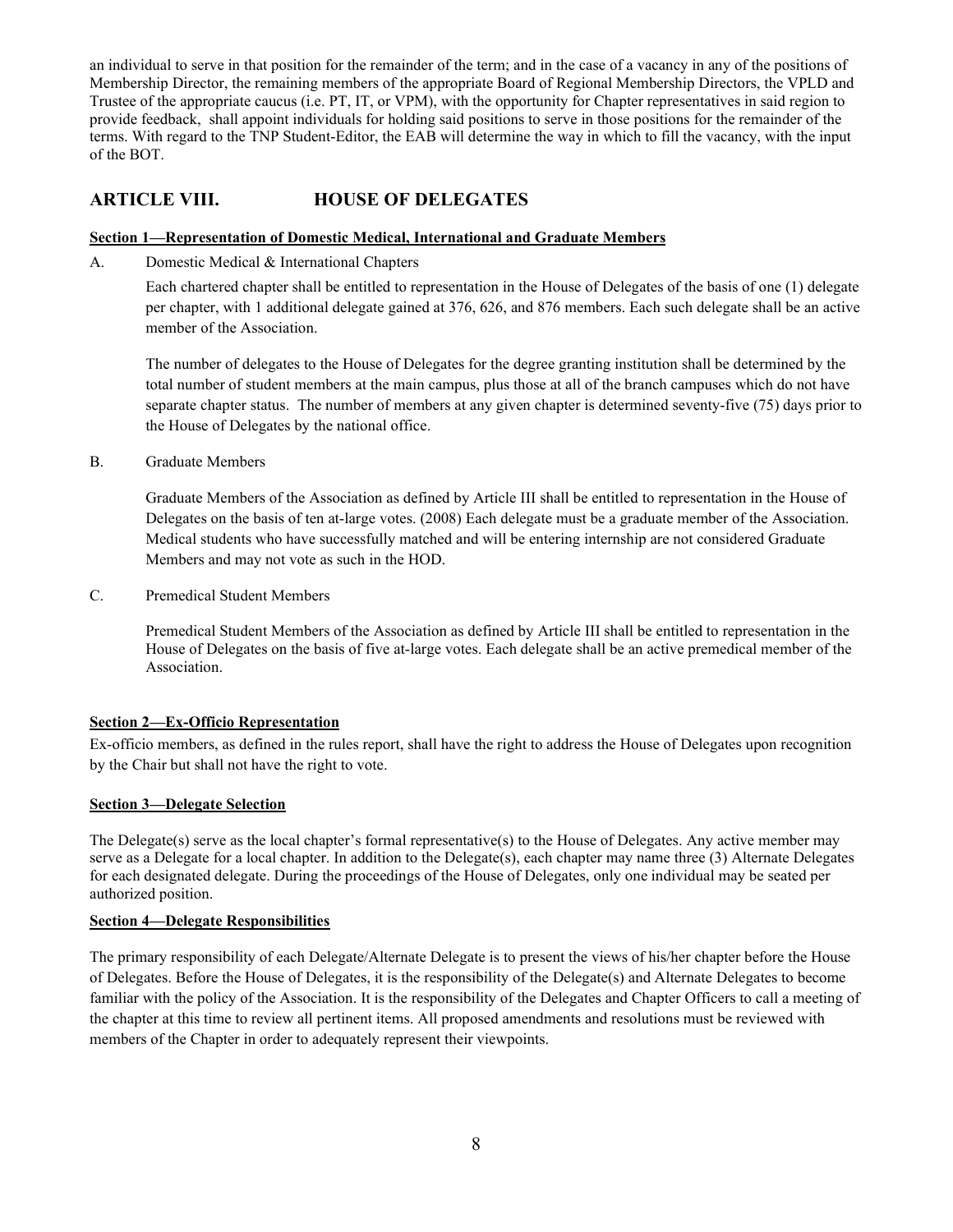#### **Section 5—Addressing the House of Delegates**

Only delegates and ex-officio members of the House of Delegates and members of the presenting reference committee shall have the right to address the House of Delegates, unless the House of Delegates grants an unauthorized member or guest the right to the floor by a simple majority vote.

### **Section 6—Official Observer Status**

- A. Official Observer Status shall be granted to all organizations to which AMSA has an official liaison relationship.
- B. Organizations with Official Observer Status are invited to send one representative to observe the actions of the House of Delegates. Official observers have the right to speak and debate on the floor of the House upon invitation from the Chair. Official observers do not have the right to introduce new business, introduce an amendment, make a motion or vote.

#### **Section 7—Voting Guidelines**

An affirmative vote of at least two-thirds (2/3) of the delegates present and voting shall be necessary for amendments to the Constitution or Bylaws as specified in Article XVII of the Constitution and Bylaws. Otherwise, all questions shall be decided by a majority of the votes cast.

#### **Section 8—Order of Business**

The order of business of the House of Delegates shall be determined and published by the Chair of the House of Delegates and shall be distributed to the delegates at the commencement of the Meeting of the House of Delegates. The order of business shall be changed only by a vote to that effect by at least two-thirds (2/3) of those voting.

#### **Section 9—Quorum**

The right to vote shall be vested in the duly elected delegates from each chapter. In order for quorum to be established, a majority of the registered delegates must be present at the House of Delegates. Registered delegates will be defined as delegates that are registered at any time before the start of business on the first day of the House of Delegates. During the absence of a delegate from the floor of the House of Delegates, his/her vote shall be vested in the corresponding duly elected alternate delegate from said chapter. No other votes of a proxy nature shall be allowed.

#### **Section 10—Meetings of the House of Delegates**

The House of Delegates shall meet annually and at such other times as necessary.

### **Section 11—Selection of the Chairperson and Vice Chairs**

The Vice President of Internal Affairs, who is in the second year of his/her term shall serve as Chairperson of the House of Delegates and shall preside at all sessions of the House of Delegates. The Secretary, who is in the first year of his/her term, shall serve as a Vice Chair. The President-Elect shall serve as Second Vice-Chair.

### **Section 12—Submission of Resolutions to the House of Delegates**

The national office of the Association must receive all resolutions from members or chapters no later than sixty (60) days prior to the opening session of the House of Delegates. The Association shall make copies of these resolutions available to members and local chapter by thirty (30) days prior to the House of Delegates at which they are to be considered. After the deadline for delivery of resolutions to the national office, resolutions may only be submitted to the House of Delegates for consideration with approval of the Board of Trustees.

### **Section 13—Committees of the House of Delegates**

In order to enable to the House of Delegates to function smoothly and efficiently, the Chairperson, Vice-Chairperson, and Second Vice-Chairperson of the House appoint a number of Committees to assist in preparation for the upcoming House of Delegates.

A. Rules Committee. The Rules Committee consists of the President, the Chairperson of the House of Delegates and the Vice Chairs of the House of Delegates. The function of the Committee is to clarify the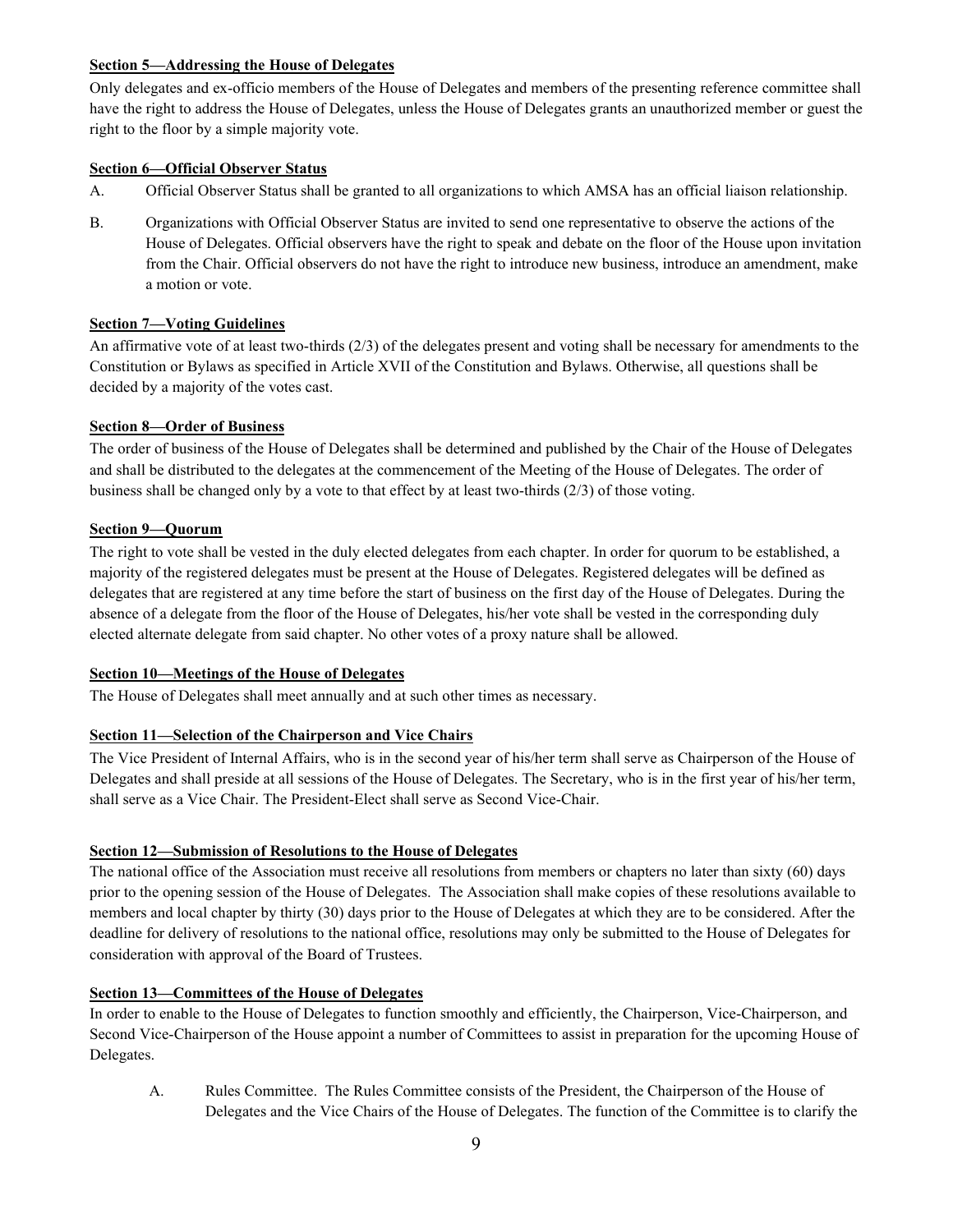working rules of the House of Delegates for the official business sessions in the form of a Rules Committee Report.

- B. Credentials Committee. The Credentials Committee consists of student members of the Association, including a designated Chairperson, and functions to maintain the official roll of those entitled to vote in the official business sessions of the House of Delegates.
- C. Nominations Committee. The Nominations Committee consists of student members of the Association, including a designated Chairperson, who are not candidates for any national office. The functions of the Committee are to ensure that all candidates for national office are members of the association, to present all identified candidates to the general membership and to oversee the electoral process.
- D. Reference Committees. All resolutions submitted before the appropriate deadlines will be referred to the Reference Committees. All proponents and opponents of the resolutions will be given a reasonable opportunity to appear before the Reference Committee to bring testimony on their position. The Reference Committees will report to the House of Delegates the resolutions either as submitted, amended, or rejected, giving pertinent explanation for their recommendations. The House of Delegates will then adopt, defeat, or amend the committee report. The resolutions adopted then become the policy of the Association.
	- 1. Reference Committee Structure. Each Reference Committee consists of members of the association, including a designated Chairperson chosen by the Chairperson, Vice-Chairperson, and Second Vice-Chairperson of the House of Delegates, from applications solicited from the general membership. In order to avoid any conflict of interest, no person may be a member of any Reference Committee to which he/she has submitted a resolution. Reference Committee members are selected on the basis of their objectivity, past experience and geographic representation.
	- 2. Reference Committee Responsibilities. Each Reference Committee holds "open" sessions to hear testimony on the amendments and resolutions referred to it. Any individual is invited to contribute, whether he/she speaks for a region, a chapter or simply for themselves.

Each Reference Committee must recommend specific action to the House of Delegates on each referred amendment or resolution. The Committees may not change the intent of any resolution; however, they may modify the wording of resolutions in concert with opinions expressed in testimony. If the Committee members disagree with the intent of the resolution based on the testimony presented to them, they may recommend rejection to the House of Delegates. The Reference Committee reports should reflect the testimony presented, plus a consideration of the resolution in light of existing policy and other resolutions submitted for consideration by the House of Delegates.

## **ARTICLE IX. FINANCES**

### **Section 1—Dues**

Dues for all AMSA members, including domestic medical, international, premedical, professional and graduate members, shall be set by the Board of Trustees in conjunction with input from the Chief Executive Officer and membership department staff.

The dues will not increase by more than ten dollars in any given year, with no dues increase in two successive years.

### **Section 2—Fund-raising Guidelines**

No funds may be raised for activities and publications of the Association from sources disapproved by the House of Delegates or the Board of Trustees.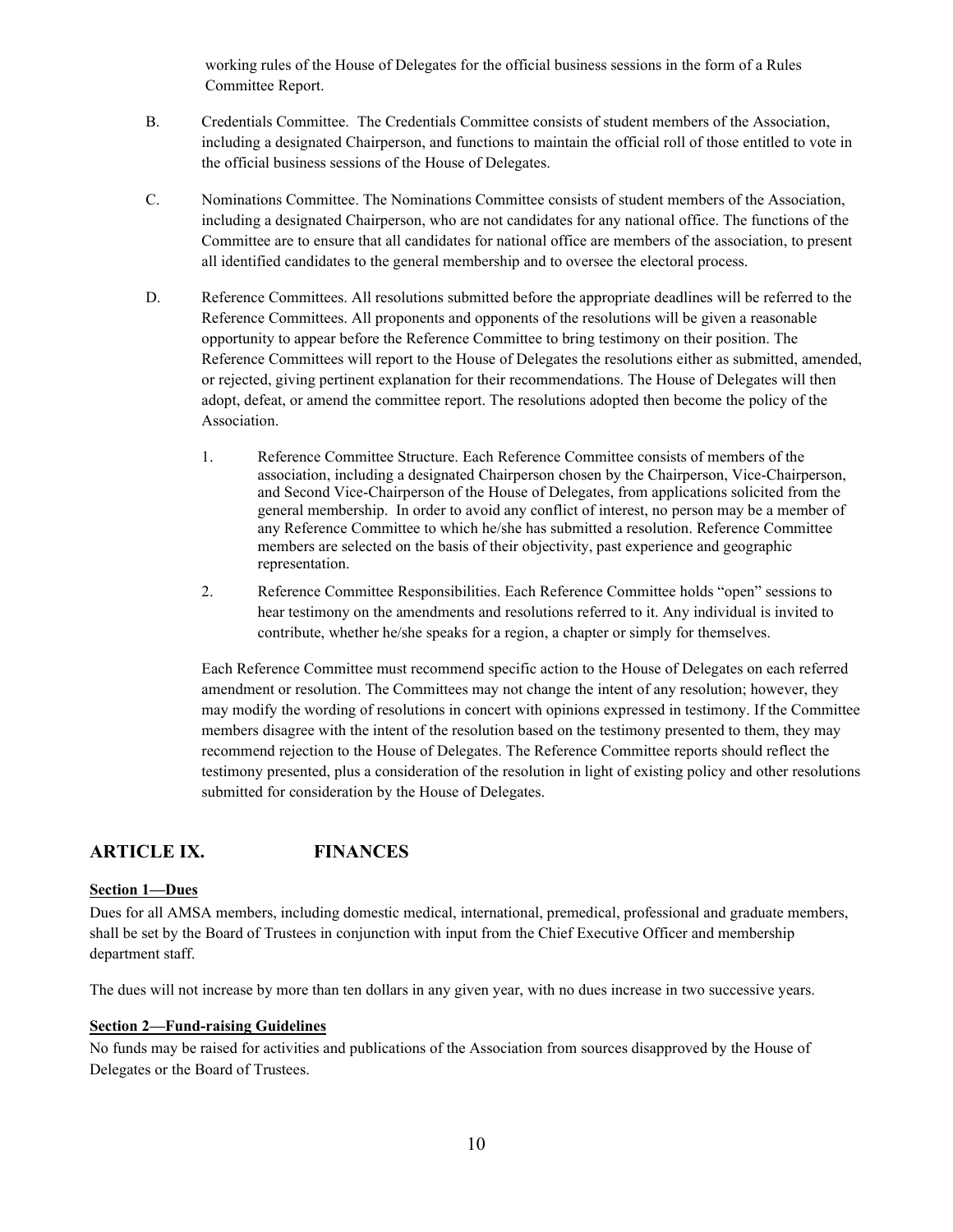AMSA will publish, on a yearly basis, a list of its current sources of funds from commercial and for-profit sources, which will be available from the national AMSA office upon request.

#### **Section 3—Authority to Expend Funds**

Funds may only be expended by order of the Board of Trustees by signatories authorized by the Board of Trustees on checks signed by the Executive Director, or his/her appointee, to defray expenses of the Association, its publications, and to further the purposes of the Association. A minimum of two signatories should be authorized by the Board of Trustees.

#### **Section 4—Copyright Guidelines**

AMSA retains the right to copyright any materials or products produced or published under the auspices of AMSA. Such products may be published and marketed only by AMSA, unless otherwise agreed to by the Board of Trustees. The author(s) may continue to use and reproduce the product for personal use, and will retain proprietary rights other than copyright, provided that:

- 1. the copies are not used to imply AMSA endorsement;
- 2. the sources, AMSA, and the copyright date are listed;
- 3. the copies are not offered for sale.

AMSA may require recipients of project funds to sign a copyright release form approved by the Board of Trustees.

# **ARTICLE X. OFFICIAL RECORDS**

Approved proceedings of the Board of Trustees and the House of Delegates shall be open to inspection at any time when requested by a simple majority vote of the House of Delegates. Demand of inspection, other than during the House of Delegates, shall be made in writing addressed to the President of the Association and shall be at the member's expense. Such inspection may be made by an agent or attorney, and shall include the right to make extracts thereof.

## **ARTICLE XI. PARLIAMENTARY AUTHORITY**

The rules contained within the current edition of Robert's Rules of Order shall govern this Association in all cases to which they are applicable, In cases to which Robert's Rules of Order opposes the Constitution, Bylaws and Internal Affairs of this Association the Constitution, Bylaws and Internal Affairs will supersede. All decision making bodies within this Association are permitted to conduct business and vote in person, virtually, or hybridly (virtually and in person) following Robert's Rules of order, provided all attendees are given equal opportunity to listen and participate.

## **ARTICLE XII. DISCRIMINATION**

Neither the Association, nor its chapters, may refuse membership on the basis of race, religion, color, gender, sexual orientation, gender identity, national origin, creed or disabilities, but chapters shall otherwise determine the qualifications of their own members where not inconsistent with the Constitution and Bylaws of the Association. Organizations that discriminate in recruitment and for employment on the basis of race, religion, color, gender, sexual orientation, gender identity, national origin, creed or disabilities may be prohibited from recruitment or offering employment in AMSA's exhibit hall, *The New Physicia*n, or in other books or items which are, in part or whole, published or endorsed by AMSA.

In the event that there is a suspected or known violation of the antidiscrimination policy or the principles regarding advertisement in AMSA's exhibit hall, in *The New Physicia*n, or in other books or items which are, in part or whole, published or endorsed by AMSA, the member(s) are to register their complaint to the Board of Trustees who will then follow the appropriate and established organization protocols to address such complaints.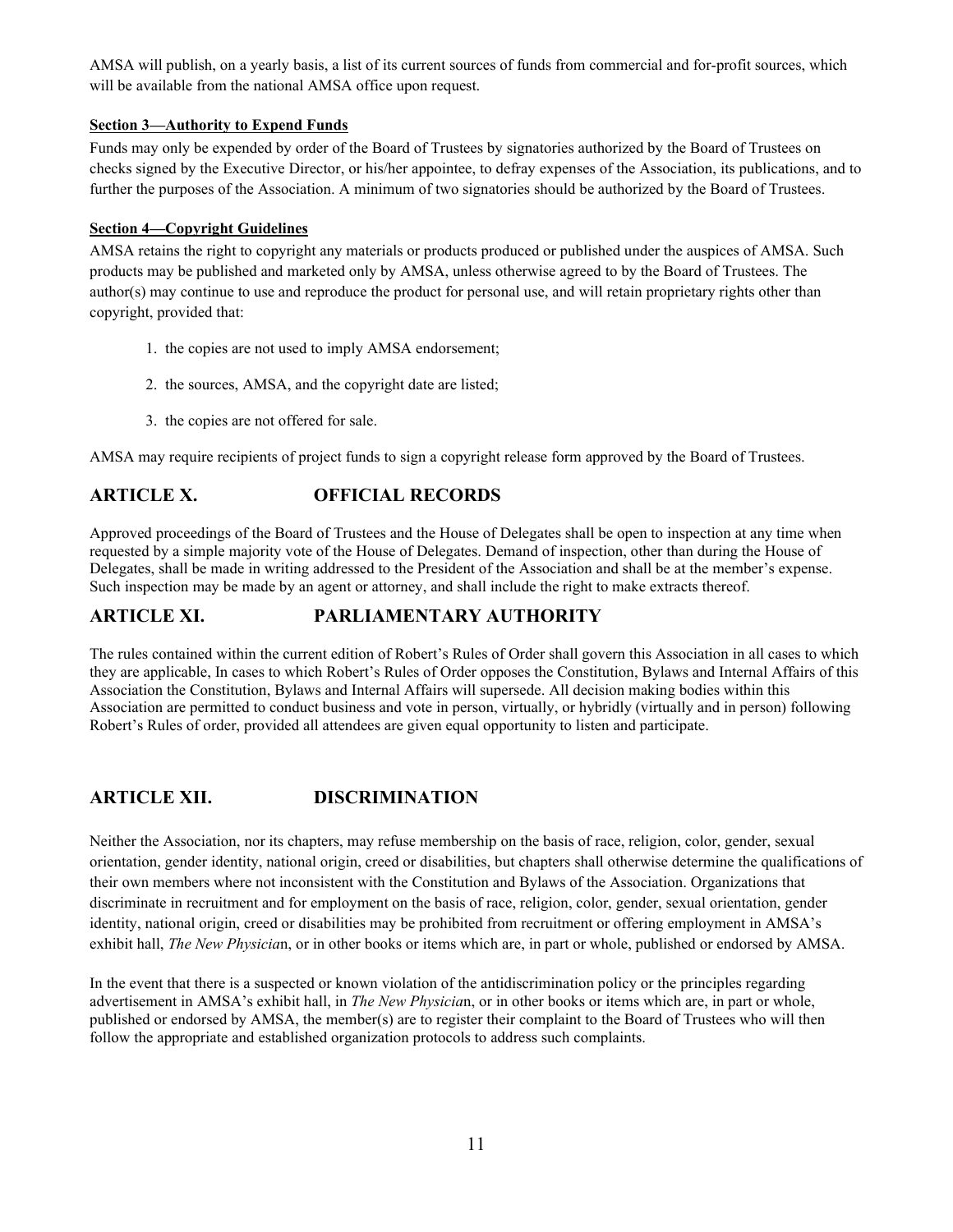### **ARTICLE XIII. INSIGNIA**

There shall be a seal, logo and other insignia adopted by the Board of Trustees, and these shall be recognized as the official insignia of the Association.

### **ARTICLE XIV. PUBLICATION**

*The New Physician* shall be the official journal of the Association. The editorial policy of the journal shall be determined by the Board of Trustees and administered by the editor.

### **ARTICLE XV. AMENDMENTS TO THE CONSTITUTION AND BYLAWS**

Proposed amendments to this Constitution and Bylaws shall be considered during the House of Delegates. Any five (5) or more student members of the Association may propose amendments to this Constitution and Bylaws by submitting such proposals to the National Office. These proposals must be received no later than forty-five (45) days prior to the opening session of the House of Delegates. The association shall make copies of these resolutions available to chapters by thirty (30) days prior to the House of Delegates at which they are to be considered. An affirmative vote of at least two-thirds (2/3) of the delegates present and voting shall be necessary for the adoption of any such proposed amendments.

For all resolutions seeking to amend these Constitution and Bylaws, the actual vote counts shall be tabulated and maintained as part of the official record of that session of the House of Delegates.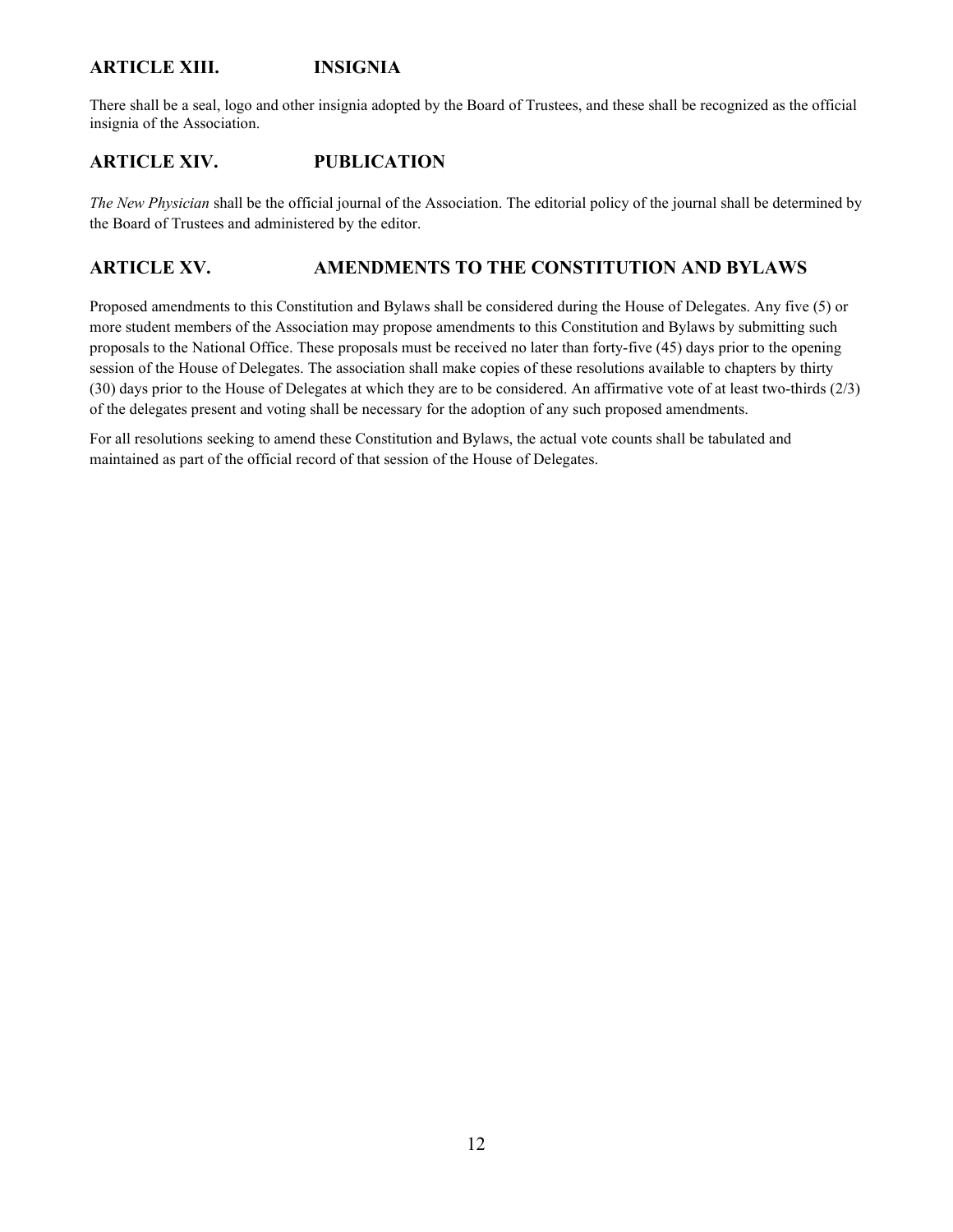# **INTERNAL AFFAIRS**

# **OF THE**

# **AMERICAN MEDICAL STUDENT ASSOCIATION**

### **Section I. Elections of the Officers and Trustees of the Association**

### **A. Election Procedures**

- 1. Voting shall be made by secret ballot, with each delegate entitled to cast one vote for each office to be filled.
- 2. Elections for any national offices in which there are greater than two candidates use a system of instant runoff voting. Under this system, in which each chapter has as many votes as they have delegates to the HOD as outlined in Article VIII, each delegate ranks the candidates in order of preference. The counting of ballots simulates a series of runoff elections. All first choices are counted, and if no candidate wins a majority of first choices, then the last place candidate is eliminated. Ballots of voters who ranked the eliminated candidate first are redistributed to their next choice candidates, as indicated on each voter's ballot. Last place candidates are successively eliminated and ballots are redistributed to next choices until one candidate remains or a candidate gains a majority of votes. In case of a tie the candidates receiving the two (2) highest number of votes in the first ballot shall be included in the second balloting. Additional balloting for said office shall continue until one (1) candidate shall receive a majority of votes cast on a re-ballot and he/she shall be elected to said office.

### **B. President-Elect, Vice President for Membership-Elect, International Trustee, Secretary, Vice President for Leadership Development, and Vice President for Program Development**

- 1. The House of Delegates shall elect the President-Elect, Vice President for Membership-Elect, International Trustee, Secretary, Vice President for Leadership Development, and Vice President for Program Development of the Association. As soon as it is technologically feasible, with the approval of the BOT, a President-Elect shall be elected prior to the deadline for submitting a rank-list to the National Residency Matching Program. The President-Elect shall automatically assume the role of President of the Association in May following their election.
- 2. Candidates for President-Elect, Vice President for Membership, Vice President for Leadership Development, and Vice President for Program Development offices shall have had prior AMSA leadership experience as either a national Trustee or Officer. In the event that less than two candidates with this experience requirement have declared their candidacy 30 days prior to election, the candidacies of domestic medical student members without this prior experience shall be accepted. Candidates for all elected Board of Trustees positions shall be required to declare candidacy seven (7) days prior to elections. No candidates for these positions shall be permitted to run from the floor.
- 3. Challenges to offered credentials shall be received by the Nominations Committee and reviewed before 5:00 PM on the day preceding elections with the candidate, prior to which he/she may revise an offered curriculum vitae or statement of candidacy. If such revised credentials are subsequently found to be false, the candidate will be disqualified, and the runner-up shall be elected in his/her place. The Board of Trustees will fill vacancies in such positions.
- 4. Challenges to the election results shall be reported to the Nominations Committee within ten (10) days from the election. The Nominations Committee will then investigate the challenge and report their preliminary findings to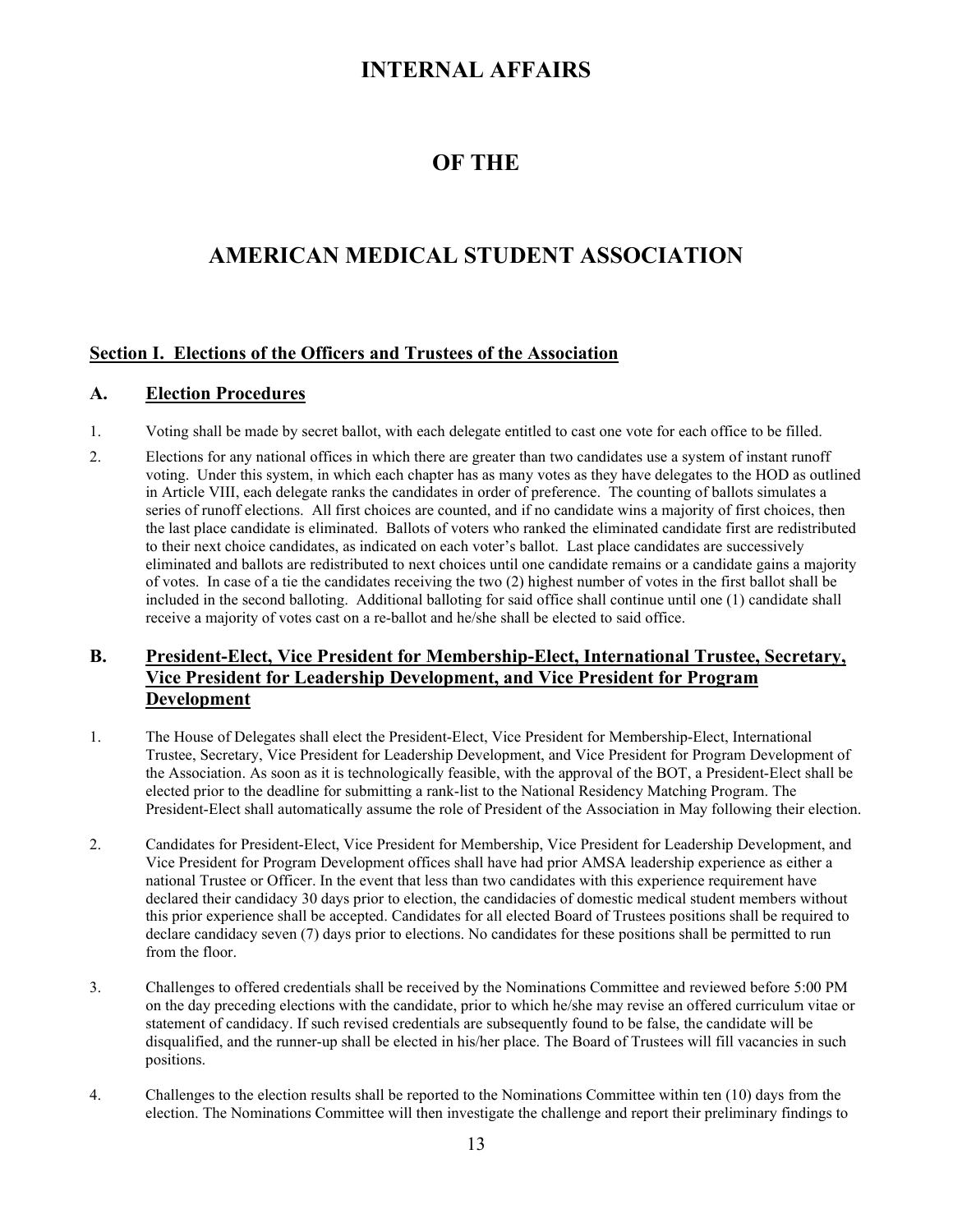the rising Vice President for Internal Affairs. The Vice President for Internal Affairs will then be responsible for reporting all information on challenges to the Board of Trustees and presenting a motion based on the Nominations Committees recommendations.

- 5. All national officers shall take office on May 1<sup>st</sup> of the leadership year to which they were elected, unless the Board of Trustees votes by 2/3 majority to set a new date in any given year under appropriate circumstances.
- 6. Candidates shall be permitted to run for more than one national leadership position including positions on the Board of Trustees. Candidates running for more than one position shall submit a rank order list; and if they are elected to more than one position, they will be given the position that was ranked the most preferred.

### **C. Membership Directors, International Trustee, International Membership Directors, Premedical Trustee, Premedical Membership Directors**

- 1. Membership Directors must be domestic medical student members of the Association and two membership directors shall be elected by the domestic medical member constituency.
- 2. The International Trustee and International Membership Directors must be international medical members of the Association. The International Trustee shall be elected by the House of Delegates. Two International Membership Directors shall be elected by the Association's international constituency.
- 3. The Premedical Trustee and two Premedical Membership Directors must be premedical members of the Association and shall be elected by the Association's premedical constituency.
- 4. Whenever possible all candidates for regional office should attend a school or reside within the region they wish to represent in the upcoming year.
- 5. Each participating chartered chapter shall be entitled to one (1) vote. If there are greater than two candidates, the election shall use a system of instant runoff voting as outlined in Sec. I(A)2.
- 6. In the case of a tie, the individual conducting the election shall vote. This ballot shall be cast during the voting period and counted only in case of a tie, in which case it will be used to break the tie and determine the winner.
- 7. Disputes of election procedure or challenges of election results shall be made as described in Sec. I(B)4.
- 8. In the event no qualified candidate declares their candidacy by the predetermined deadline or in the event of a resignation of a membership director, the corresponding Board of Trustees member (Vice President of Membership and Vice President of Membership- Elect for Membership Director, Premedical Trustee for Premedical Membership Director, or International Trustee for International Membership Director) shall seek qualified applicants to fill the position by appointment.

### **D. Graduate Trustee**

- 1. The Graduate and Professional Caucus shall elect the Graduate Trustee. Any candidate for Graduate Trustee must be a member of the Association as defined by Article III and satisfy one of the following criteria: 1) Have earned an M.D. or D.O. degree; or 2) Anticipate earning an M.D. or D.O. degree by July 1 of the current year AND have previously served as a national officer in the Association.
- 2. Qualifications to participate in voting for the Graduate Trustee shall be:
	- a. Professional member of the Association as defined in Article III, Section I, or
	- b. Domestic medical member of the Association as defined in Article III, Section 3, subsection A, who also meets the qualifications of being a graduating senior of the Association, expecting to receive an M.D. or D.O. degree in the same academic year of the election.
	- c. Graduate member of the Association as defined in Article III.
- 3. Each member of the Professional Caucus shall be entitled to one (1) vote in the election of the Graduate Trustee.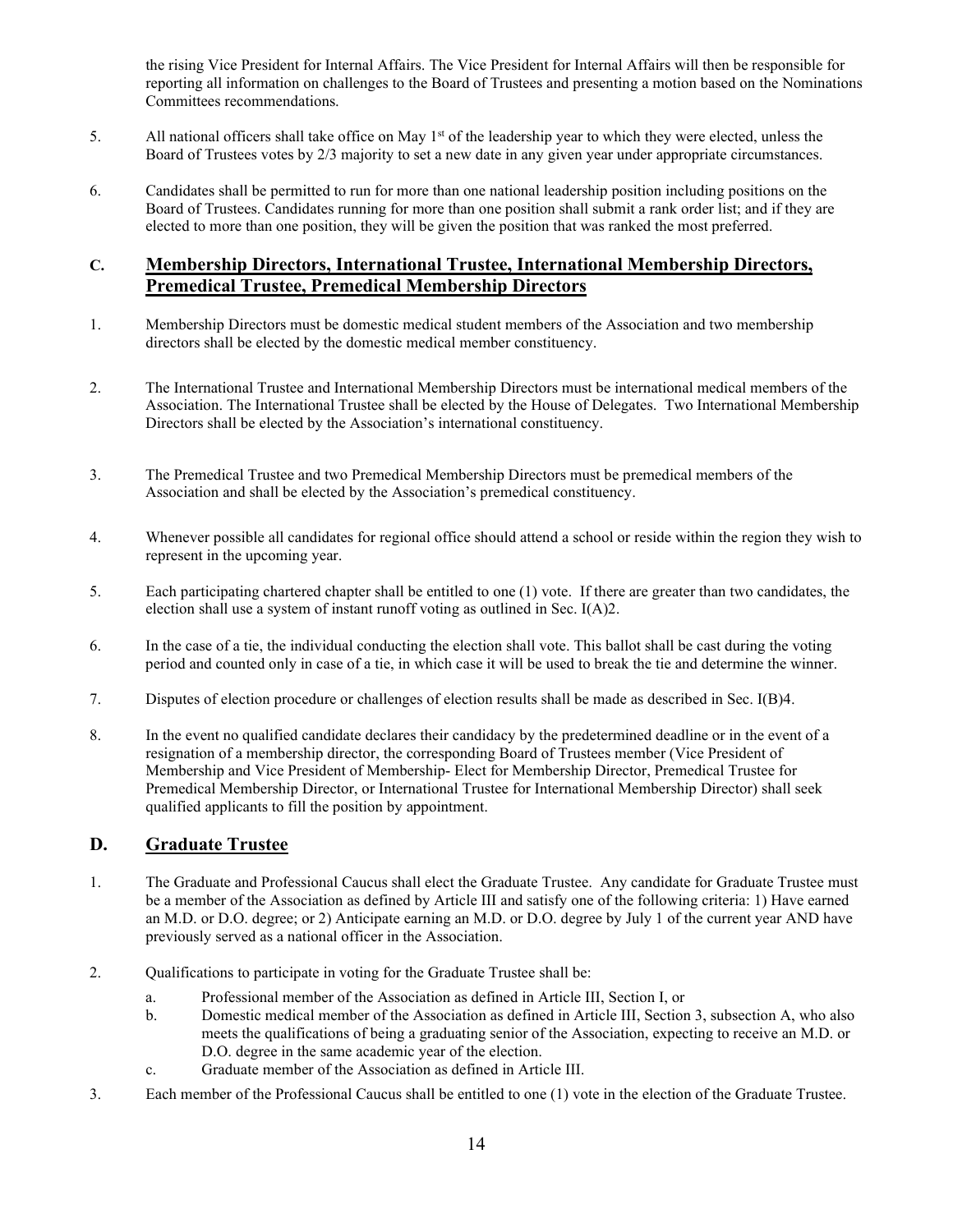4. In instances when there are greater than two candidates for Graduate Trustee, the election shall use a system of instant runoff voting outlined in Sec. I(A)2.

### **E. Selection of Action Committee Coordinators and Election of Committee Chairs**

- 1. Domestic medical, premedical, and international student members of the Association shall be eligible for appointment to Action Committee Coordinator positions, and domestic and international medical student members of the Association shall be eligible for election to Action Committee Chair positions.
	- a. Premedical student members of the Association shall be eligible for Action Committee Chair positions if one or more of these positions remain vacant after the leadership application deadline.
	- b. If both premedical student members and domestic or international medical student members of the Association apply for a vacant Chair position after the leadership application deadline, priority will still be given to domestic and international medical student members.
- 2. An application will be generated by the Vice President for Leadership Development and Vice President for Program Development that will address specific items of importance for each of the specific positions being appointed. Applicants will be required to submit this application at a deadline set by the Executive Board of the Action Committees and Teams in accordance to the academic calendar.
- 3. Selection of Coordinators: The outgoing Chairs of the Committee and Team that supervise each respective Coordinator shall review the applications for each Coordinator position and make a recommendation to the Executive Board of the Action Committees and Teams. The members of Executive Board of the Action Committees and Teams will review the applications in light of this recommendation and use a ranking system of instant runoff voting to appoint a Coordinator. The Vice President for Program Development shall cast a vote that will only be counted in the event of a tie. In the event of the resignation of a Coordinator with input from the Vice President for Program Development and the remaining members of the Action Committee or Team, the Chair shall determine, depending on the time at which the resignation occurred in the year, whether the Committee or Team should replace the vacancy or leave it unfilled. If replacing the coordinator, the Chair shall publicize the vacancy and may personally contact one or more possible candidates. The Executive Board of Action Committees and Teams shall review the Chair's nominations and select a replacement.
- 4. Election of Chairs: Elections for Chairs shall occur as announced by the Executive Board of the Action Committees & Teams and approved by the Board of Trustees. All candidates must declare by a pre-designated deadline and no candidate may run from the floor. In the event no qualified candidate declares by the predetermined deadline or the resignation of a Chair, the Executive Board of the Action Committees shall seek applicants to fill the position by appointment. The rules of elections including the system of balloting and voting shall be proposed by the Executive Board of the Action Committees and Teams and voted upon by the Board of Trustees 60 days prior to the elections. The rules of the election as passed by the Board of Trustees shall then be made available for review by potential candidates electronically. The Vice-President for Leadership Development, the Secretary, and the Vice-President for Internal Affairs shall be responsible for confirming the election and notifying winners.

## **F. National Leadership Code of Election Conduct**

Members of the AMSA national leadership, including all Trustees and Officers shall not offer unsolicited opinions about candidates for any position. Upon being asked about a candidate, leaders may speak personally about a candidate if, and only if, they clearly state that they do not speak on behalf of the AMSA national leadership. At no time should an AMSA National Leader make a statement about a candidate when serving in his or her official capacity (e.g., running regional time, serving as a speaker on a panel, facilitating a session, etc.)

### **G. Code of Election Conduct**

- 1. No distribution of campaign materials. The Nominations Committee chair, with the assistance of the Secretary, Vice President for Internal Affairs, and President-Elect, will determine how the candidates will identify themselves as such.
- 2. No form of mass communication will be utilized by any candidate in efforts to "campaign" with the general membership. This includes the prohibition of posting candidacy on Facebook or social media outlets. Candidates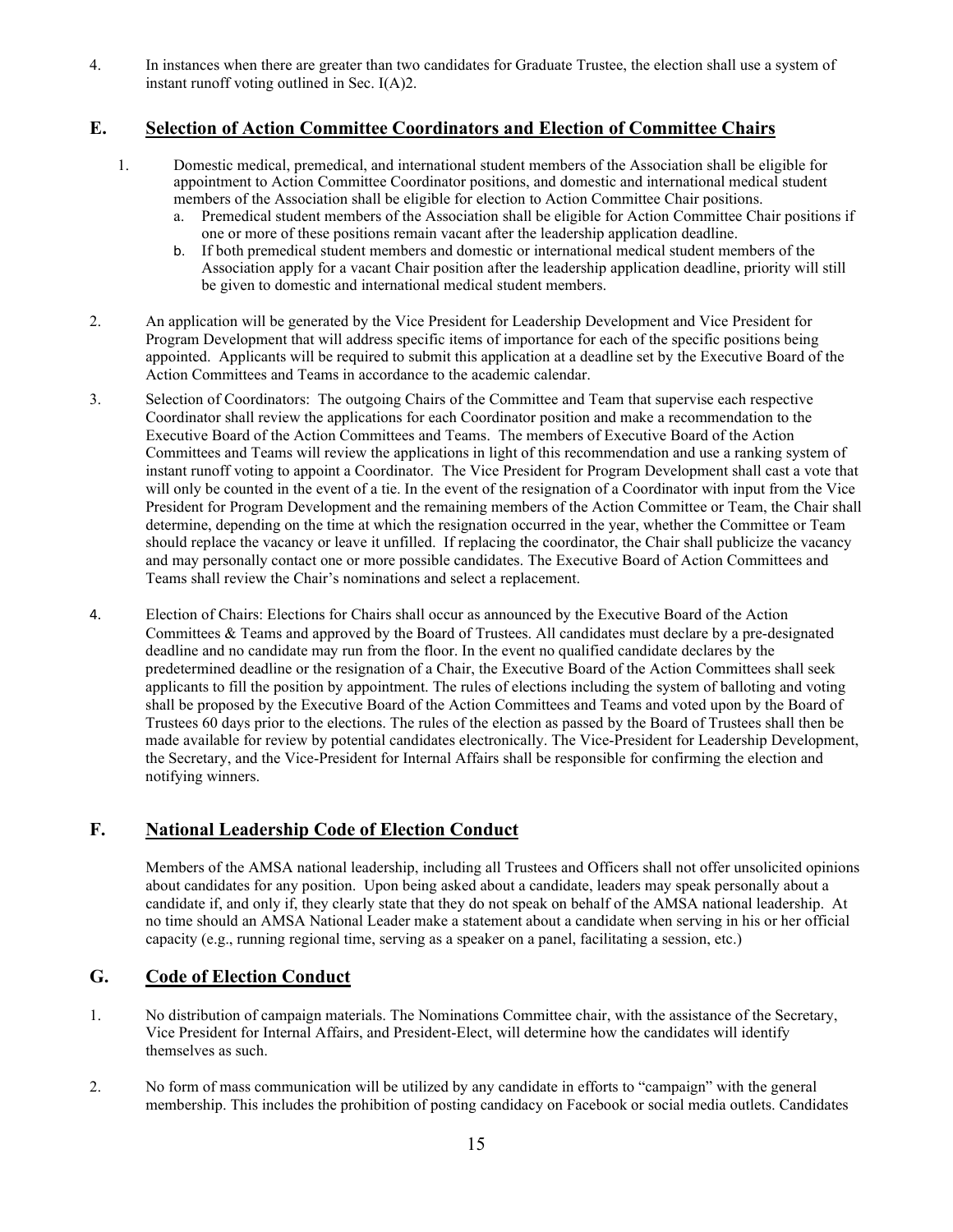will submit application materials and these materials will be uniformly disseminated by the Secretary, Vice President for Internal Affairs, and President-Elect.

- 3. Nominees shall publicly address the membership only at times designated by the Nominations Committee.
- 4. Receptions and/or hospitality should not be used for promotion of an individual candidate.
- 5. No member of AMSA shall recklessly or negligently disseminate information on behalf of a candidate about another AMSA member or candidate. In addition, no AMSA member shall take any action to unduly positively or negatively affect the election outcome of any candidate, including but not limited to posting on Facebook, Twitter, Inspiration Exchange, blogs or other social media. If this occurs, any knowing individual is obligated to notify the Nominations Committee in writing immediately, preferably by 5 p.m. the night prior to the election. If it is submitted after 5 p.m., then the Nominations Committee shall have the power to postpone the election for that office to review the allegations. If the allegation of misconduct is found to be valid or will discredit the organization, the Nominations Committee shall determine the best course of action. If the allegation is submitted after the election for that office the Nominations Committee shall determine the best course of action, which includes but is not limited to re-opening election for that office.
- 6. The Secretary, the Vice President for Internal Affairs, and/or the President-Elect shall advise the Nominations Committee as necessary and conduct the HOD as appropriate.
- 7. If the Vice President for Internal Affairs is a candidate for national office, then they will recuse themselves from the oversight of the nominations committee and all decisions related to elections in which they are a candidate.

### **Section II. The Board of Trustees**

- A. The Board of Trustees (BOT) of the Association shall be composed of the President, President-Elect, Vice President for Membership, Vice President for Internal Affairs, Vice President for Leadership Development, Vice President for Program Development, Secretary, Premedical Trustee, International Trustee, Graduate Trustee, and *The New Physician* Magazine Student Editor, all of whom are voting members of the BOT. The Vice President for Membership-Elect shall be a non-voting member of the BOT. In addition, the Immediate Past President and the Chief Executive Officer shall serve as ex officio, nonvoting members.
- B. The BOT will meet a minimum of four times per annum. Emergency meetings of the BOT may be called by a majority of the members of the Board.
- C. The BOT shall have charge of the property and financial affairs of the Association and shall perform such duties as are prescribed by law for trustees of corporations. It will be the responsibility of the BOT to see that the policy determined by the HOD is carried out and interpreted correctly, and that the Association is responsive to local chapters and membership.
- D. The BOT shall bear the responsibility of assuring the HOD and the Membership-at-Large that it is functioning responsibly: that it is carrying out and interpreting the Association's policy in light of the sentiment of the Membership-at-Large and the HOD.
- E. The Board of Trustees shall not amend or change AMSA's Constitution and Bylaws section by creating interim policy of the Association. The Board of Trustees shall be authorized by a 2/3 vote to create new policies in the Internal Affairs and Principles section of the PPP if timely issues arise between meetings of the House of Delegates. Creation of and implementation of interim policy in Principles shall occur in consultation with the appropriate national leadership and Student Office Fellow. The passing of any interim policy of the Association shall be voted on at the next House of Delegates meeting for official adoption.

### **Section III. The Board of Regional Membership Directors**

The Vice President for Membership shall chair the Board of Regional Membership Directors and serve as a non-voting member of the Board except in cases of a tie. Each Membership Director will serve as a voting member of the Board.

### **Section IV. The Board of International Regional Membership Directors**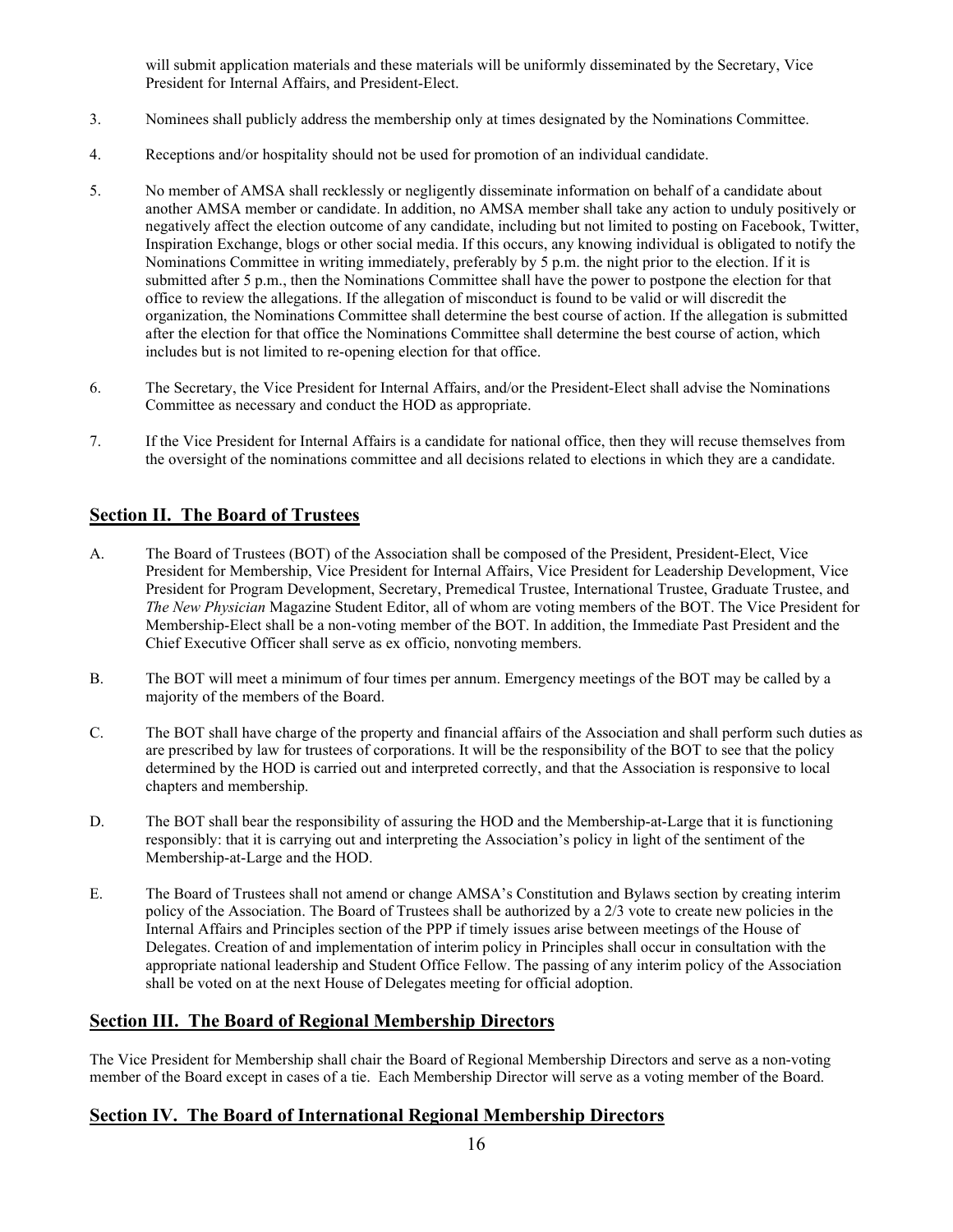The International Trustee shall chair the Board of International Regional Membership Directors and serve as a non-voting member of the Board except in cases of a tie. Each International Membership Director will serve as a voting member of the Board.

### **Section V. The Board of Premedical Regional Membership Directors**

The Premedical Trustee shall chair the Board of Premedical Regional Membership Directors and serve as a non-voting member of the Board except in cases of a tie. Each Premedical Membership Director will serve as a voting member of the Board.

### **Section VI. Action Committees and Teams**

- A. Overview
	- 1. Action Committee Formation: Action Committees represent the long-term, broad, ongoing organizational priorities of the Association, as defined in the Constitution and Bylaws. Creation of a new Action Committee must be accompanied by a Statement of Goals, Means and Purpose, as well as a justification to the House of Delegates of the institutional need for and fiscal impact of a new Action Committee. Membership is open to all members of the Association.
	- 2. Action Committees of the Association: The Action Committees of the Association will have a minimum of 8 committee/teams but will not exceed 10 committees/teams. Changes to the structure will be discussed among the Executive Committee of the Action Committees and Teams and voted upon by motion to the Board of Trustees.

### **Section VII. Executive Board of the Action Committees and Teams (ACT Exec)**

The Vice President for Program Development shall Chair the Executive Board of the Action Committees and the Vice President for Leadership Development shall serve as Vice-Chair. Each Action Committee and Team Chair will serve as a voting member of the Board. The President of the Association and Campaign Chairs shall be *ex officio* members of the Executive Board. The National President is empowered to break ties when necessary in voting.

## **Section VIII. IFMSA**

### A. AMSA as the National Member Organization

AMSA as the National Member Organization representing the USA within the International Federation of Medical Students' Associations:

- 1. AMSA shall be the official National Member Organization (NMO) representing domestic medical students at USA medical schools to the International Federation of Medical Students' Associations (IFMSA).
- 2. AMSA's official title within the IFMSA shall be AMSA-USA.
- 3. There shall be an IFMSA Chair who is charged with the facilitation of exchanges with oversight of relevant staff or BOT members, and which shall be AMSA's representatives to the IFMSA.
- 4. The allotment of revenues from IFMSA specific AMSA programs will be discussed with the IFMSA Chair prior to final approval by the BOT.
- 5. AMSA-USA shall be represented by an IFMSA Chair. Domestic or international medical student members of the Association shall be eligible for election to the IFMSA Chair position.

a. Elections for the Chair shall occur as announced by the Executive Board of the Action Committees & Teams and approved by the Board of Trustees. All candidates must declare by a pre-designated deadline and no candidate may run from the floor. In the event no qualified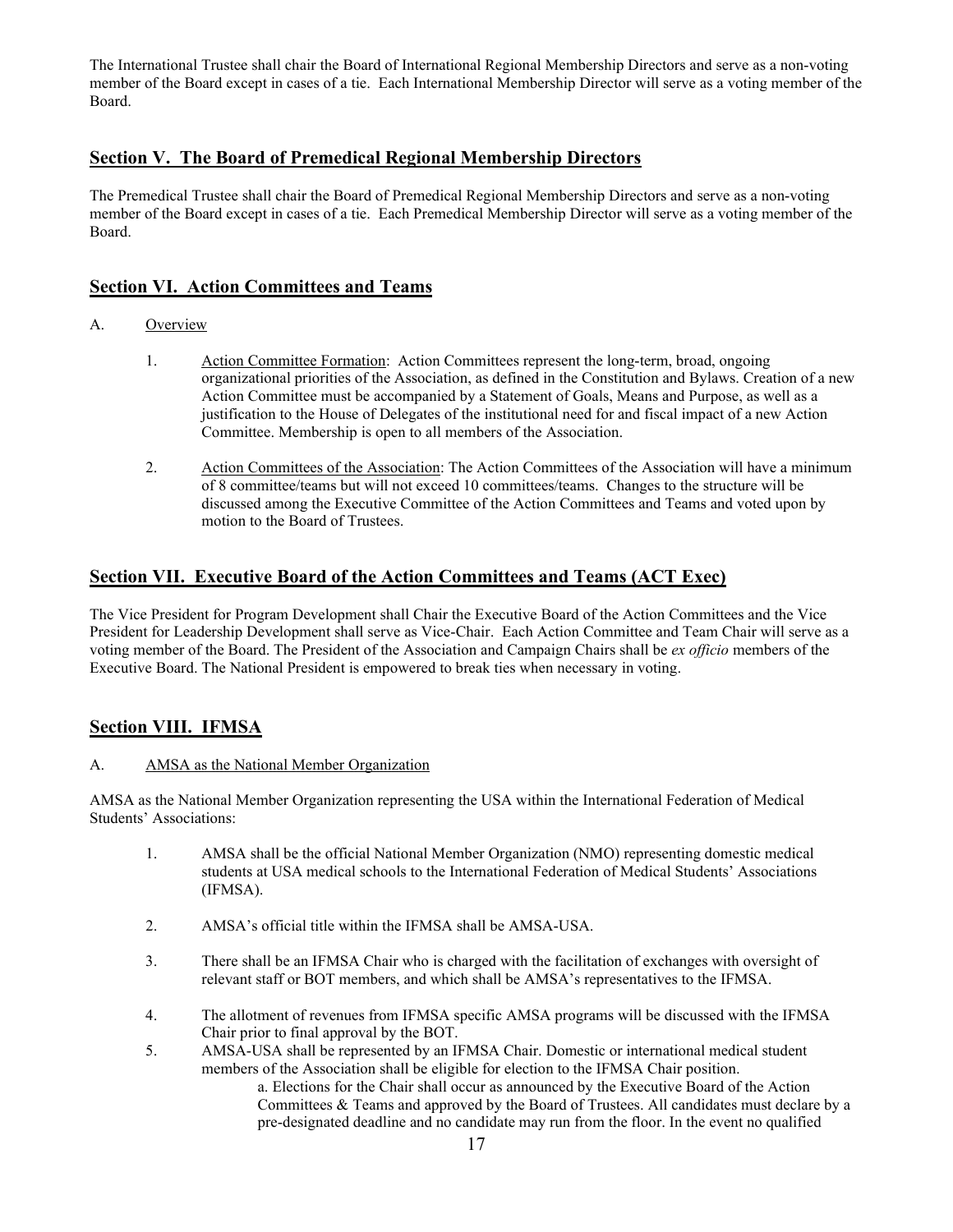candidate declares by the predetermined deadline or the resignation of a Chair, the Executive Board of the Action Committees shall seek applicants to fill the position by appointment. The rules of elections, including the system of balloting and voting, shall be proposed by the Executive Board of the Action Committees and Teams and voted upon by the Board of Trustees 60 days prior to the elections. The rules of the election as passed by the Board of Trustees shall then be made available for review by potential candidates electronically. The Vice-President for Leadership Development, the Secretary, and the Vice-President for Internal Affairs shall be responsible for confirming the election and notifying winners.

b. The IFMSA Chair shall be a non-voting member of the ACTE.

### **Section IX. Campaigns**

Campaigns provide content and programming expertise to the Association in an area of key importance with respect to its strategic priorities or core values. These groups provide a venue for participation for members with an interest in one particular area of focus by way of developing programming in response to an emergent issue of key importance. Notably, they may also serve in the capacity to steer a student fellow should she or he desire, but they may function in a capacity that is broader than this with regard to the creation and execution of programming, organizing, and so forth.

The structure and function of a Campaign is as follows:

1. Charter

a. Campaigns are chartered by majority decision of the Executive Board of the Action Committees & Teams. The charters will be reviewed on a rolling basis and Campaigns will be notified of the time of the meeting to discuss the charter so they may call in to participate. Campaign Charters may be approved for one or two years, depending on the length requested at the time of charter application.

In order for the group to continue without lapse, a new charter must be received by the Secretary, Vice President for Internal Affairs and Vice-President for Program Development 60 days prior to expiration of the previous charter. The Executive Board of the Action Committees & Teams may revoke a charter by majority decision at any time should need arise. A written warning will be provided in advance barring extreme circumstances.

- b. The Campaigns may be authorized operating budget funds to be allocated by the Executive Board of the Action Committees.
- c. The Campaign shall be required to submit an annual report to the Vice-President for Program Development outlining progress, problems, and budget adjustment requests. Failure to submit these reports may result in the revocation of a charter.

#### 2. Leadership

- a. The Campaign shall be headed by no more than 2 active Campaign Chairs per leadership term.
	- i. The Campaign Chair shall be directly supported by the Vice President for Program Development.
	- ii. She or he shall be trained at the same time and in the same manner as the Chairs of the Action Committees & Teams.
	- iii. She/he shall serve as an ex officio member of ACT Exec.
	- c. The Campaign Chair shall be responsible for the operations of the Campaign and be its spokesperson. She or he shall be trained in the same manner as the Chairs of Action Committees & Teams.
	- d. Campaign Chairs for any given chartered Campaign, must be medical or international medical student members of the Association

a. Premedical student members of the Association shall be eligible for Campaign Chair positions if a Chair position remains vacant after the leadership application deadline.

- e. Selection of Campaign Chair
	- i. An application will be generated by the Vice President for Leadership Development and Vice President for Programming Development that will address specific items of importance for each of the specific positions being appointed. Applicants will be required to submit this application by the deadline set by the Executive Board of the Action Committees and Teams (ACT Exec) in accordance with the academic calendar.
	- ii. The outgoing Campaign Chairs shall review the applications for the Chair position and provide a combined yes/no statement of confidence with explanation for each applicant to ACT Exec.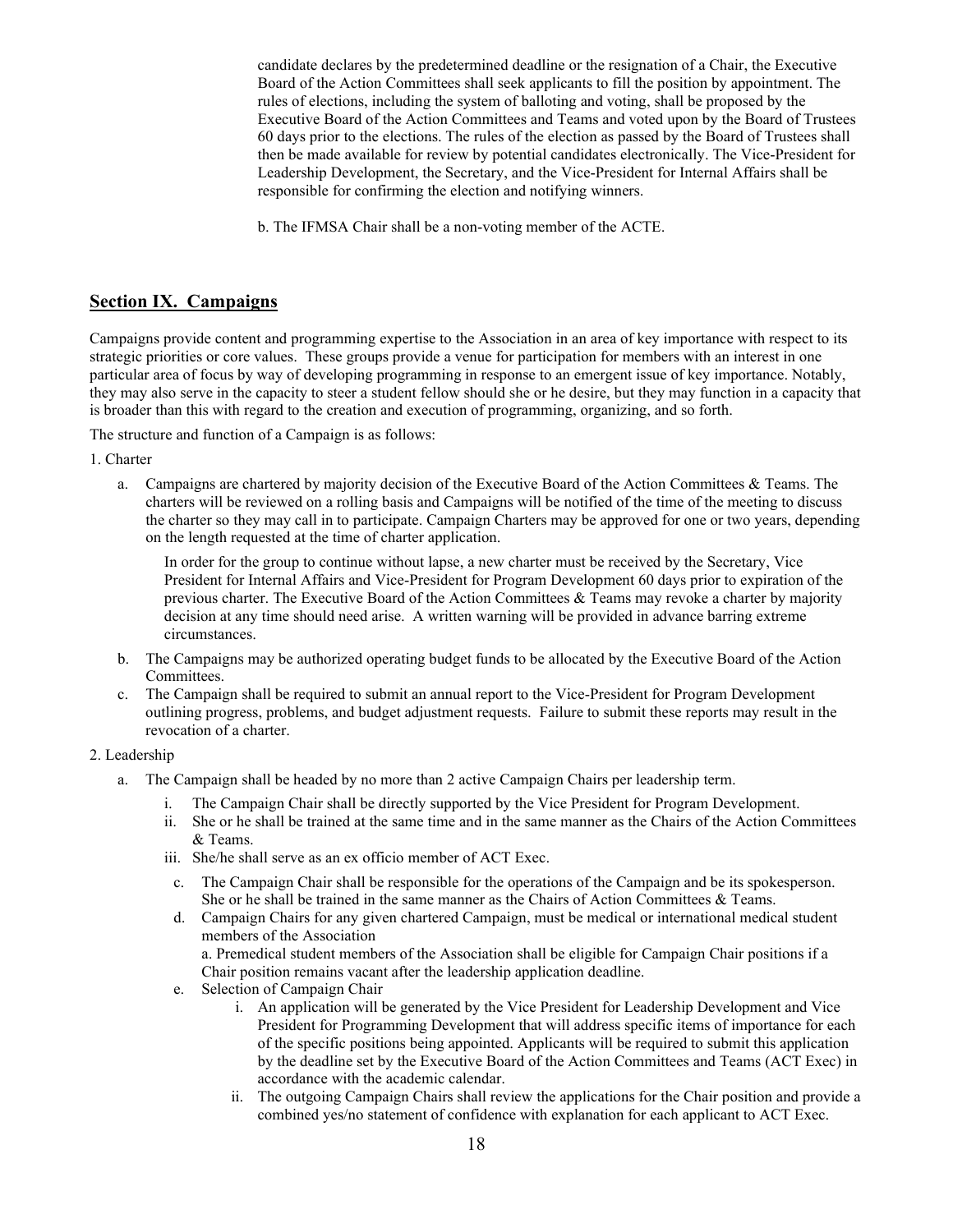- iii. In the event of an outgoing Chair running for reelection for the same position, the outgoing Vice President for Leadership Development and Vice President for Programming Development will also review the applications and submit a combined yes/no statement of confidence with explanation for each applicant to ACT Exec.
- iv. The members of ACT Exec will review the applications in light of these yes/no statements of confidence and use a ranking system of instant runoff voting to elect each Campaign Chair. The Vice President for Programming Development shall cast a vote that will only be counted in the event of a tie. The Vice-President for Leadership Development and the Vice President for Programming Development shall be responsible for confirming the election and notifying winners.
- v. In the event of the resignation of a Chair, with input from the Vice President for Programming Development and Vice President for Leadership Development, any remaining Chair shall determine, depending on the time at which the resignation occurred in the leadership term, whether the Campaign should fill the vacancy. If replacing the Chair, AMSA National Leaders shall publicize the vacancy and may personally contact one or more possible candidates. ACT Exec shall review the Chair's nominations and select a replacement.
- f. Each Campaign shall be supported by a Steering Committee of a suggested number of 5 members.
	- i. Members of each Campaign Steering Committee shall be selected based on an internal process as determined by current Campaign Chairs.
	- ii. Steering Committee members for a given leadership term will be accepted on a rolling-basis.

#### 3. Support

- a. The Campaigns are supported with fiscal and other resources through the Executive Board of the Action Committees & Teams.
- b. The Campaigns are also eligible to apply for grants through the Executive Board of the Action Committees  $\&$ Teams
- c. The Campaigns shall also have access to the resources of the National Office at the discretion of the Executive Director.

### **Section X. Interest Groups**

The Interest Groups of the Association serve as a venue for small groups of students to discuss a particular topic of interest, including specific issues in the practice of medicine or specific medical and surgical careers or specialties. These offer an opportunity for issues that do not otherwise fit into the programming structure of the Association and are afforded organizational time at the National Convention and the opportunity to propose programming at Convention. The structure & function of an Interest Group is as follows:

#### 1. Charter

a. Interest groups are chartered by the Executive Board of the Action Committees by majority vote and are valid for two years. The charters will be reviewed on a rolling basis and Interest Group leaders will be notified of the time of the meeting to discuss the charter so they may call in to participate. The Executive Board of the Action Committees & Teams may revoke a charter by majority decision at any time should need arise. A written warning will be provided in advance barring extreme circumstances.

#### 2. Leadership

- a. The Interest Group shall be headed by a Facilitator and a Premedical Representative shall be selected in the same manner as the Action Committee & Team Coordinators. In the event that a position is unfilled Facilitators and Premedical Representatives shall be appointed by the Executive Board of the Action Committees & Teams.
	- i. The Facilitator and Premedical Representative shall be directly supported by the Vice-President for Leadership Development and Vice President for Program Development
	- ii. Each Interest Group shall be required to submit a semiannual report to the Vice-President for Program Development outlining progress and problems. Failure to submit these reports shall result in the revocation of a charter and/or dismissal of a Facilitator.
	- iii. Additional members involved in the Interest Group shall be referred to as members and shall not be official national leaders of the Association.
	- iv. Interest Group Facilitators and Premedical Representative shall be members of the Association or naturopathic students from CNME schools.

3. Support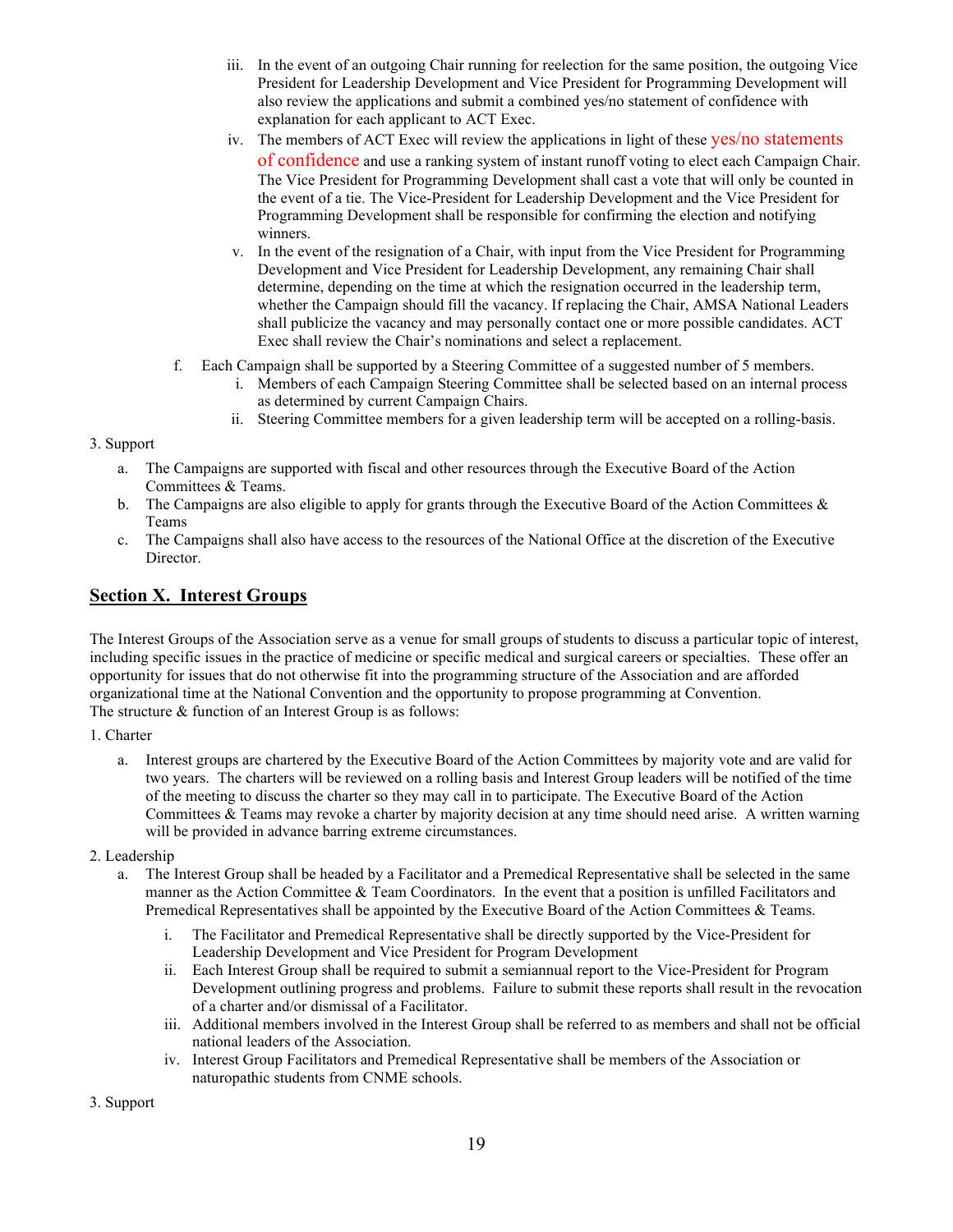- a. Interest Groups are supported with fiscal and other resources through the Executive Board of the Action Committees & Teams.
- b. Interest Groups are also eligible to apply for grants through the Executive Board of the Action Committees & Teams
- c. Interest Groups shall also have access to the resources of the National Office at the discretion of the Executive Director.

### **Section XI. AMSA Academy and Scholars Programs**

#### A. Overview

1. The AMSA Academy will provide oversight and management of programs including but not limited to the AMSA Scholars Program, AMSA Leadership Program, and other academic programs.

2. The AMSA Scholars Program will be managed by the Scholars Program Chair, and the overall AMSA Academy will be managed by the Academy Chair.

#### B. Leadership

1. The Scholars Program Chair will be elected under the same election system as the Action Committee and Campaign Chairs. After the completion of a one year term as the Scholars Program Chair, that leader will then automatically assume a one year term as Academy Chair.

2. The Scholars Program Chair and Academy Chair will be treated as a two-term combined position with all applicants to the Scholars Program submitting an acknowledgment and commitment to serving both positions consecutively, first as Scholars Chair, then as Academy Chair.

3. The Scholars Program Chair must have previously served as Scholars Program Course Director.

4. The Academy Chair will be a voting member of the ACTE, while the Scholars Chair will not.

5. In the event that the Academy Chair cannot fulfill their duties temporarily or for the foreseeable future, the Scholars Chair will assume responsibility for the position.

6. If the Academy Chair decides to vacate their position, the Scholars Chair will be promoted to Academy Chair and a new Scholars Chair will need to be selected and confirmed by ACTE.

#### C. Scholars Programs

1. Premedical students can serve as Scholars Program Course Directors, unless otherwise restricted by the course.

#### **Section XII. The N.D. Advisory Board**

The ND Advisory Board provides expertise on issues related to Naturopathic Medicine and ICAM, including research and patient safety advancements. It is also seeks to strengthen the lines of communication between Naturopathic medical students and AMSA to ensure mutual awareness of relevant events, legislation and initiatives that are of interest to AMSA as a whole. The ND Advisory Board aims to align Naturopathic medical students' legislative efforts with AMSA initiatives.

#### **1. Charter**

a) The ND Advisory Board is a standing group, which includes at least one NMSA National leader, and reports to the AMSA national president

b) The BOT can remove the charter of the ND Advisory Board by a vote of 2/3 of the BOT

#### **2. Leadership**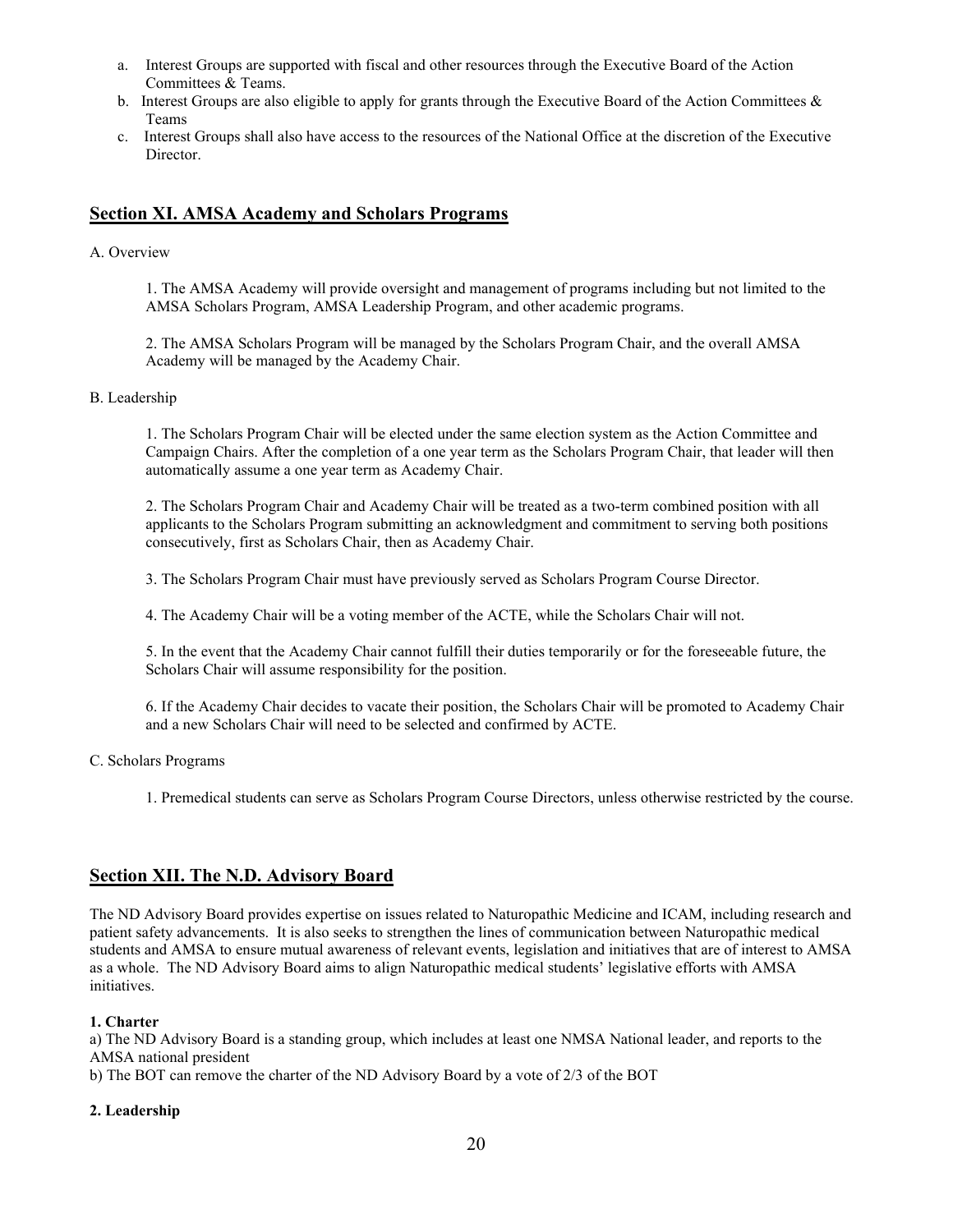a) The ND Advisory Board will be headed by a Chair who will be recommended by the ND Advisory Board members and confirmed by the BOT by the close of National Convention. The Chair will report to the AMSA National President twice a year or as determined by the AMSA National President.

b) The Advisory Board members shall be empowered to provide feedback regarding an Advisory Board Chair who has failed to perform his/her position. The Chair in question must be given one written warning and then, upon further complaint, the opportunity to answer the charges against them in writing or in person before a meeting of BOT. A vote of at least two-thirds (2/3) of BOT shall be necessary for dismissal. The BOT shall fill vacant positions through appointment.

#### **3. Support**

There will be no fiscal support provided to the ND Advisory Board by AMSA unless determined necessary by the BOT.

### **Section XIII. The Chief Executive Officer**

The Chief Executive Officer (CEO) shall be appointed by a joint commission of the Board of Trustees and the Board of Directors of the AMSA Foundation, and shall serve as the chief administrative officer of the Association. He/she shall have supervision of its administrative, membership and business personnel and direct the operations of the offices of the Association.

The CEO shall prepare an annual budget for review by the Board of Trustees. The CEO shall undergo an annual performance review that will be conducted by representatives of the Board of Trustees. The CEO shall attend the annual convention and the meetings of the Board of Trustees and the Board of Trustees and shall ensure that minutes of these meetings shall be prepared and distributed to the members of the Board of Trustees and shall perform such other duties as may be designated in this Constitution or in the Bylaws or by the Board of Trustees of the Association.

### **Section XIV. Student Office Fellows**

For each year that the Board of Trustees (BOT) authorizes, as indicated by allocated funding through the annual budget, the Association shall have Student Office Fellow (SOF) positions. SOFs shall be members of AMSA in good standing that work in the National Office full-time for a period of one year. The fellowship description will be determined and agreed upon by the CEO, BOT and current SOFs. The position(s) will be filled by an application process and will be hired by the CEO with input from an Advisory Committee composed of the CEO, the National President, the SOF currently holding the position, member of the Board of Trustees appointed by the BOT, member(s) of the ACT Executive Board appointed by the ACT Executive Board, and a full-time AMSA or AMSA Foundation staff member designated by the CEO. The selection shall occur prior to the deadline for submitting a rank-list to the National Residency Matching Program. If an SOF position will likely not be funded for the upcoming fiscal year, the BOT will make every effort to inform potential applicants early, prior to the application deadline.

### **Section XV. Liaisons of the Association**

The Association maintains formal liaisons with several organizations to promote effective cooperation and to provide them with the medical student perspective.

- A. Purposes of the Relationship
	- 1. to promote broad consideration of issues in medical education, health care and health-care delivery;
	- 2. to promote the consideration of policy of the Association as set forth in the Preamble, Purposes and Principles of the American Medical Student Association;
	- 3. to gather information concerning the purposes and activities of these organizations; and
	- 4. to facilitate the development of inter-organization programs and activities of mutual benefit.

### **Section XVI. Structure of the Regions**

The geographic breakdown of the regions is determined by the House of Delegates. The region serves as the focal point for articulating the concerns of domestic medical students from a given geographic area of the country. The five (5) regions of the Association are geographically distributed as follows:

Region I New Hampshire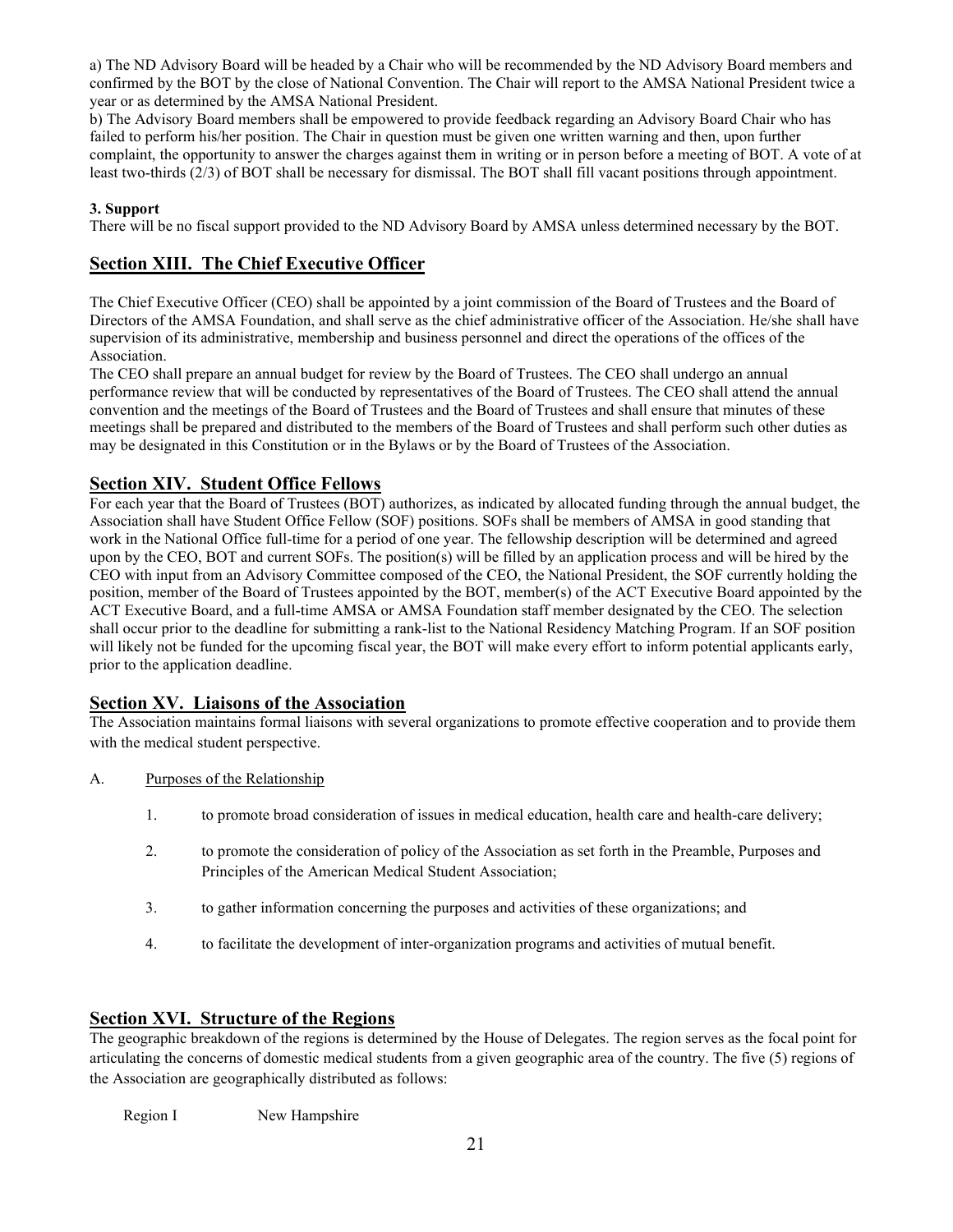|            | Vermont         |
|------------|-----------------|
|            | Massachusetts   |
|            | Maine           |
|            | Rhode Island    |
|            | Connecticut     |
|            | Canada          |
|            | New York        |
|            | New Jersey      |
|            | Delaware        |
|            |                 |
|            |                 |
| Region II  | Michigan        |
|            | Ohio            |
|            | Indiana         |
|            | Illinois        |
|            | Wisconsin       |
|            | Minnesota       |
|            | Iowa            |
|            | Nebraska        |
|            | North Dakota    |
|            | South Dakota    |
|            |                 |
| Region III | North Carolina  |
|            | South Carolina  |
|            | Georgia         |
|            | ${\rm Florida}$ |
|            | Kentucky        |

Tennessee

Alabama

Mississippi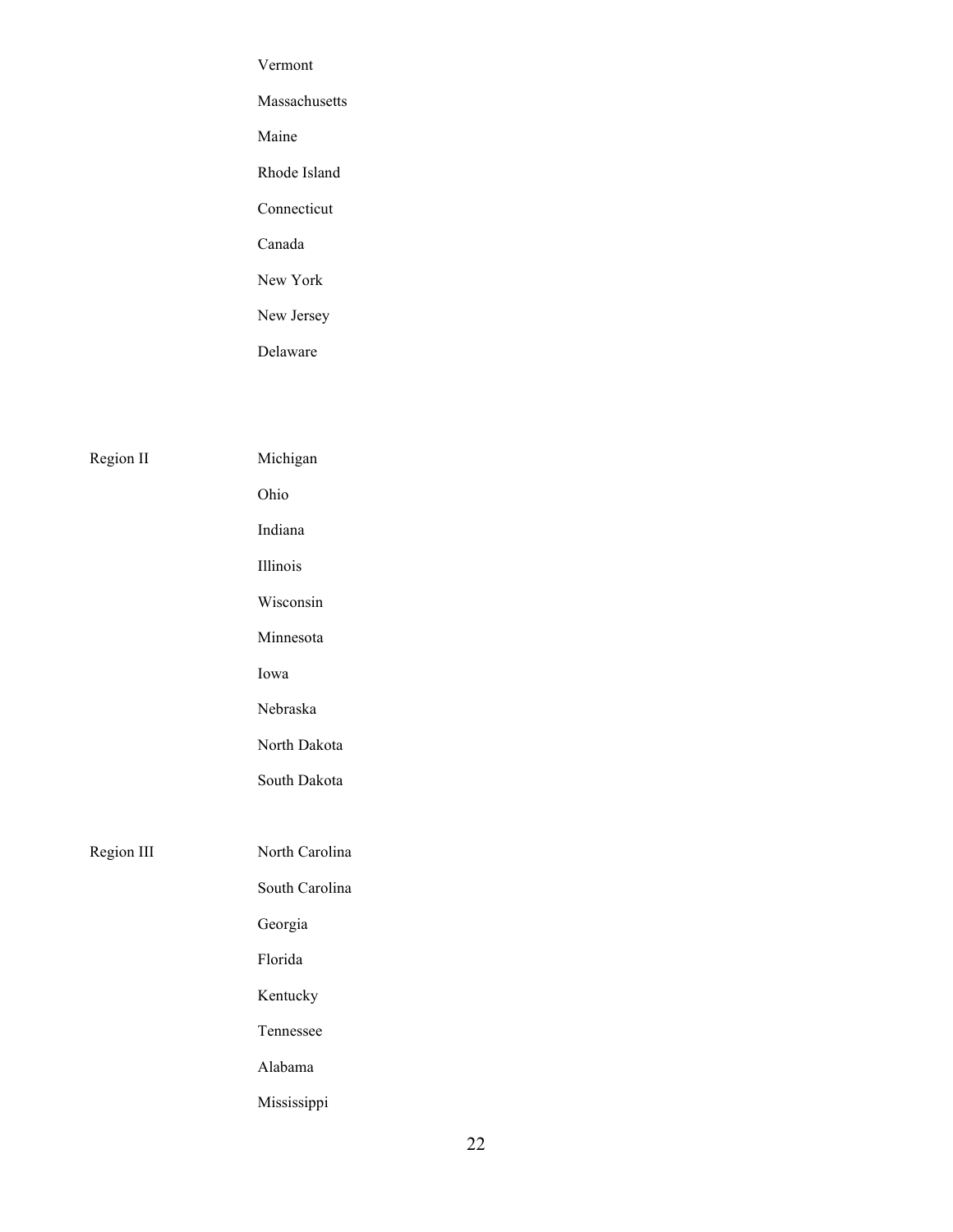Puerto Rico

| Region IV | Louisiana   |
|-----------|-------------|
|           | Oklahoma    |
|           | Texas       |
|           | Missouri    |
|           | Kansas      |
|           |             |
| Region V  | Washington  |
|           | $\rm Idaho$ |
|           | Montana     |
|           | Oregon      |
|           | California  |
|           | Nevada      |
|           | Utah        |
|           | Wyoming     |
|           | Colorado    |
|           | Arizona     |
|           | New Mexico  |
|           | Alaska      |
|           | Hawaii      |
|           |             |
|           |             |

International Regions

All Caribbean school chapters

All other international school chapters

### **Section XVII. Structure of Local Chapters**

The local chapter serves as the official representative body of constituent members to the national organization. The structure of the local chapter is determined by the local members.

A. Chapter Officers. Each chapter of the Association selects a Chapter Liaison. The creation of other offices and positions is at the discretion of the local chapter.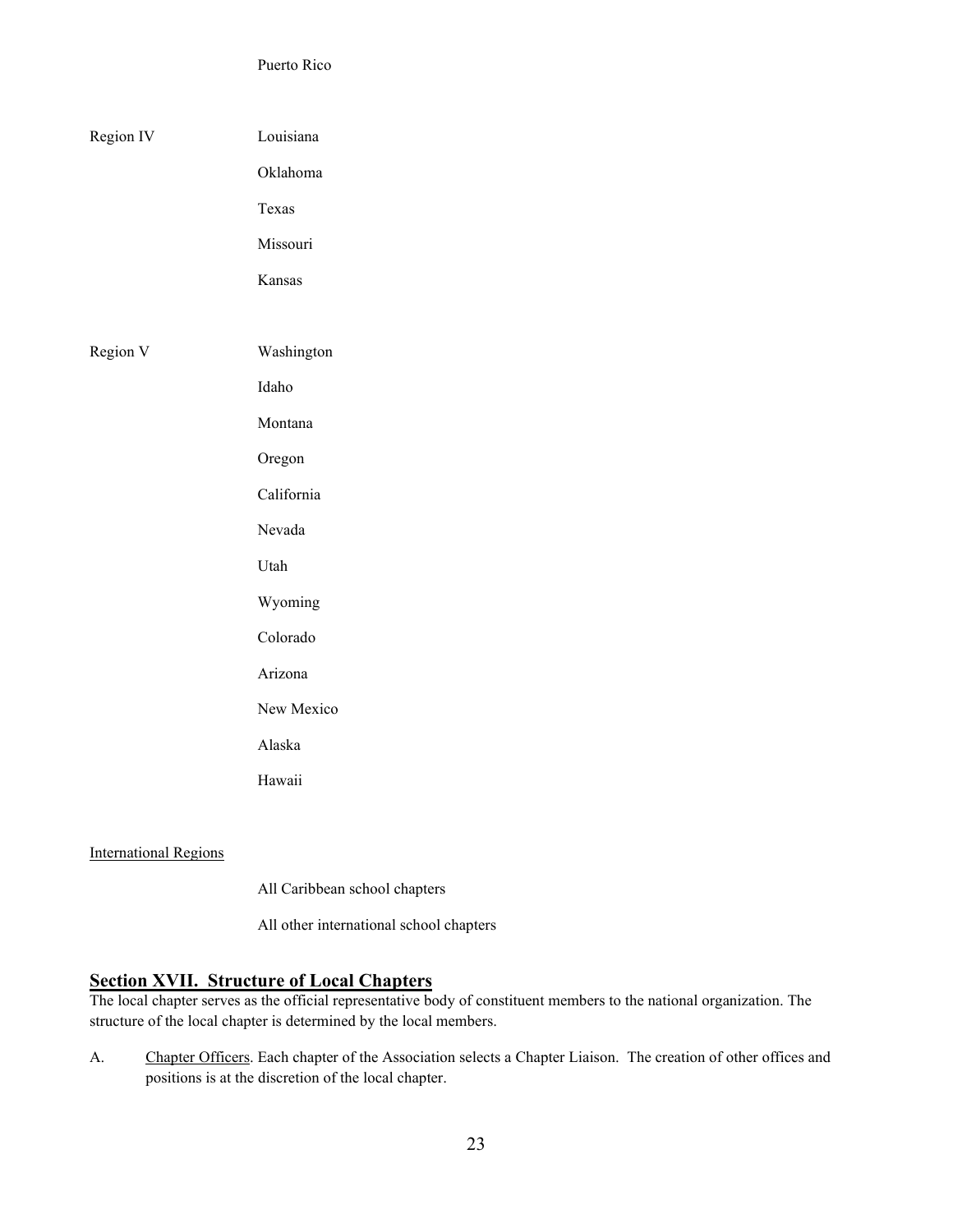- B. Responsibilities of Chapter Officers. All duties and responsibilities for each of the chapter officers are determined by members of the local chapter. However, the House of Delegates, in order to maintain communication and facilitate activities of the Association, requires certain minimal functions to be accomplished by the local officers. The functions of the chapter officers are as follows:
	- 1. provide ongoing feedback to the Membership Director and national officers on the concerns of chapter members relative to policy, programs and activities of the Association;
	- 2. serve as the focal point for communicating local chapter activities to the national office and Membership Director;
	- 3. coordinate programs and activities at the chapter level;
	- 4. coordinate the annual membership drive;
	- 5. facilitate activity within the chapter and communicate through periodic chapter meetings to discuss and review issues of concern to medical students; and
	- 6. be members of the Association in good standing at the time of or within 30 days of their election and during their term of office.
- C. Responsibilities of the Chapter Liaisons. The liaisons are listed below. The primary functions of the Chapter Liaison are as follows:
	- 1. serve as primary contact for the national office in the receipt and distribution of pertinent information and materials relating to the organization and issues of concern to medical students:
	- 2. coordinate local chapter activities and work with other local chapter officers to accomplish responsibilities delineated above;
	- 3. attend the annual chapter officer training or fail to remain in good standing within the National Organization;
	- 4. attend the National Convention;
	- 5. President
		- 1. Main liaison
			- a. Main duties include
				- i. Oversight of other leaders
				- ii. Manage documents
				- iii. Regular communication with respective Membership Director
		- 2. Financial Liaison
			- a. Handles chapter finances including but not limited to:
			- b. Chapter dues coming from AMSA
			- c. Identifies any fundraising opportunities
		- 3. Membership Liaison
			- a. Manages marketing to members and prospective members
			- b. Keeps a reliable roster of members in chapter
			- c. Responsible for raising any membership-related issues to President/AMSA membership leaders
		- 4. Advocacy Liaison
			- a. Works with AMSA Campaigns/Committees to identity advocacy opportunities for the chapter
			- b. Schedules and manages chapter events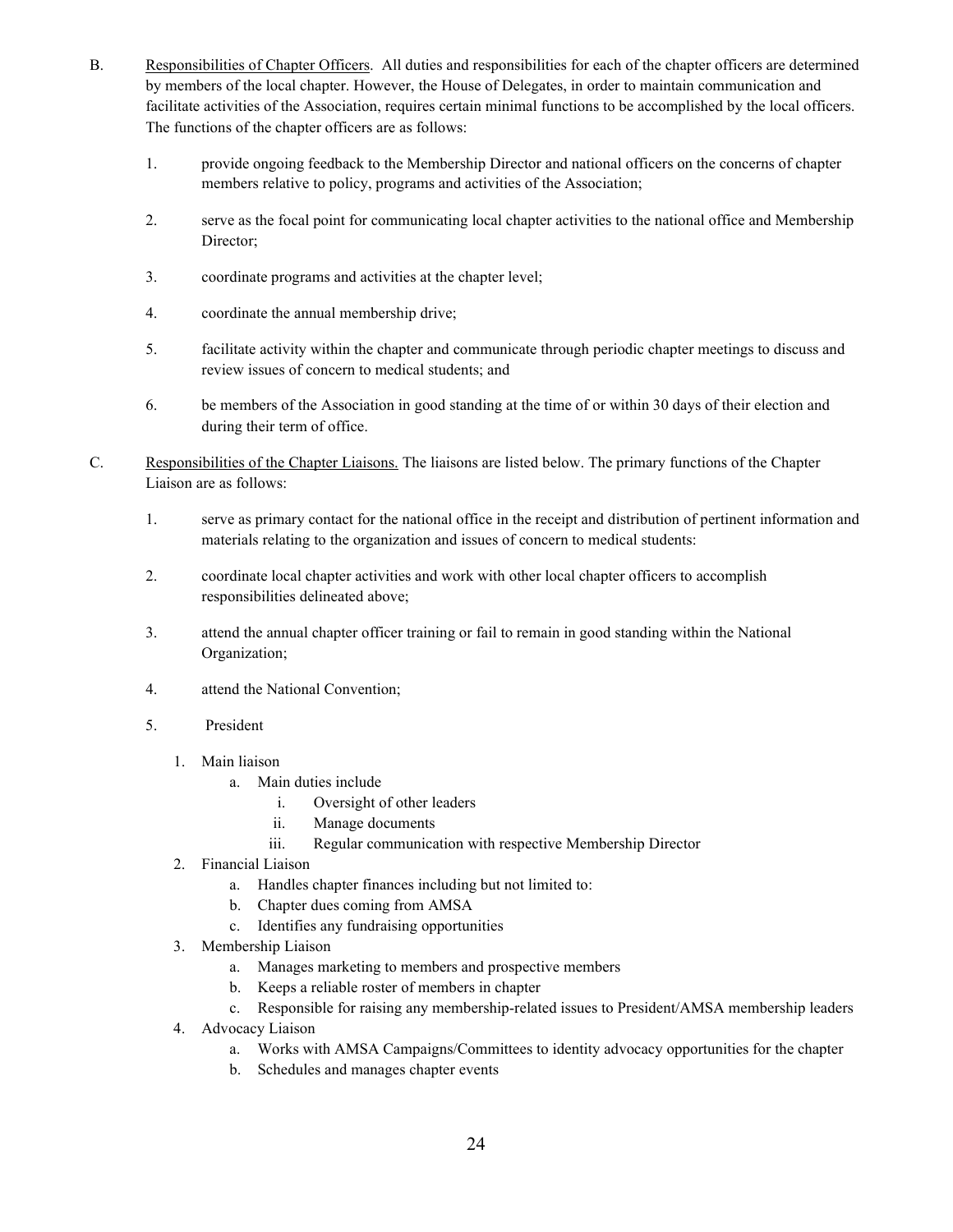D. Chapter Officer Selection. The House of Delegates encourages the election of all chapter officers in an open meeting of local members. The national office should be notified by the outgoing chapter liaison immediately upon the election of new chapter officers.

### **Section XVIII. Annual Meeting**

The purpose of the Annual Meeting is to provide a forum for the consideration of issues pertinent to health care, medical care, medical education and health care delivery. Numerous educational programs, often participatory in nature, are offered. This is an opportunity for the members of the Association to meet other medical and health science students from throughout the United States and the world. All AMSA members are encouraged to attend and participate in the Annual Meeting.

- A. Annual Meeting Site and Date Selection. After reviewing possible sites for the Annual Meeting, the Board of Trustees selects a date and location for the Annual Meeting at least one year in advance. Every attempt is made to offer the membership geographic parity in site selection. Any member may submit suggestions to the Board of Trustees as to possible sites for the Annual Meeting. The Annual Meeting will be held at fully accessible locations, as defined by the Americans with Disabilities Act of 1990.
- B. Financial Assistance to Members Attending the Annual Meeting. The Association attempts to assist with available resources the Delegate(s), Alternate Delegates and/or individual members in defraying costs to attend the Annual Meeting.

### **Section XIX. Policy of the Association**

The policy of the House of Delegates is contained in three separate documents, entitled The Constitution and Bylaws, The Preamble, Purposes and Principles, and The Structure, Functions and Internal Policy of the American Medical Student Association. These documents may be amended by resolutions submitted to the House of Delegates.

- A. The Constitution and Bylaws. The governing document of the Association is The Constitution and Bylaws. Amendments to The Constitution and Bylaws are submitted to the House of Delegates for consideration and action.
- B. Internal Affairs of the American Medical Student Association. This document contains guidelines and readily available explanations of how the Association operates. Like The Preamble, Purposes and Principles, the document is the official policy of the House of Delegates on matters related to the "internal" affairs of the Association. The guidelines set forth under the direction of the House of Delegates are implemented by the Board of Trustees. Amendments are submitted to the House of Delegates for consideration and action.
- C. The Preamble, Purposes and Principles. Adopted in 1976 by the House of Delegates, this document contains major "external" policy positions of the Association and should be referred to whenever members or staff members represent AMSA in an official capacity. Amendments are submitted to the House of Delegates for consideration and action.

### **Section XX. Policy Formulation of the Association**

Deadlines are maintained to allow adequate time for local chapters to review all resolutions, amendments and reports submitted to the House of Delegates for consideration for this reason the Board of Trustees only accepts those resolutions of an emergency nature after the deadline date.

- A. Referral of Resolutions. All amendments and resolutions will be referred by the Chairperson of the House to an appropriate Reference Committee. The Reference Committees then hold "open" sessions to hear testimony on all proposed amendments and resolutions.
- B. Participation by Members in the Reference Committee Hearings. The importance of member participation in testimony before Reference Committees cannot be over emphasized. The Reference Committee sessions are used for in depth discussion of the issues reflected in amendments, resolutions and reports submitted to the House of Delegates. A policy of openness is maintained in hearings of the Reference Committees, and any individual may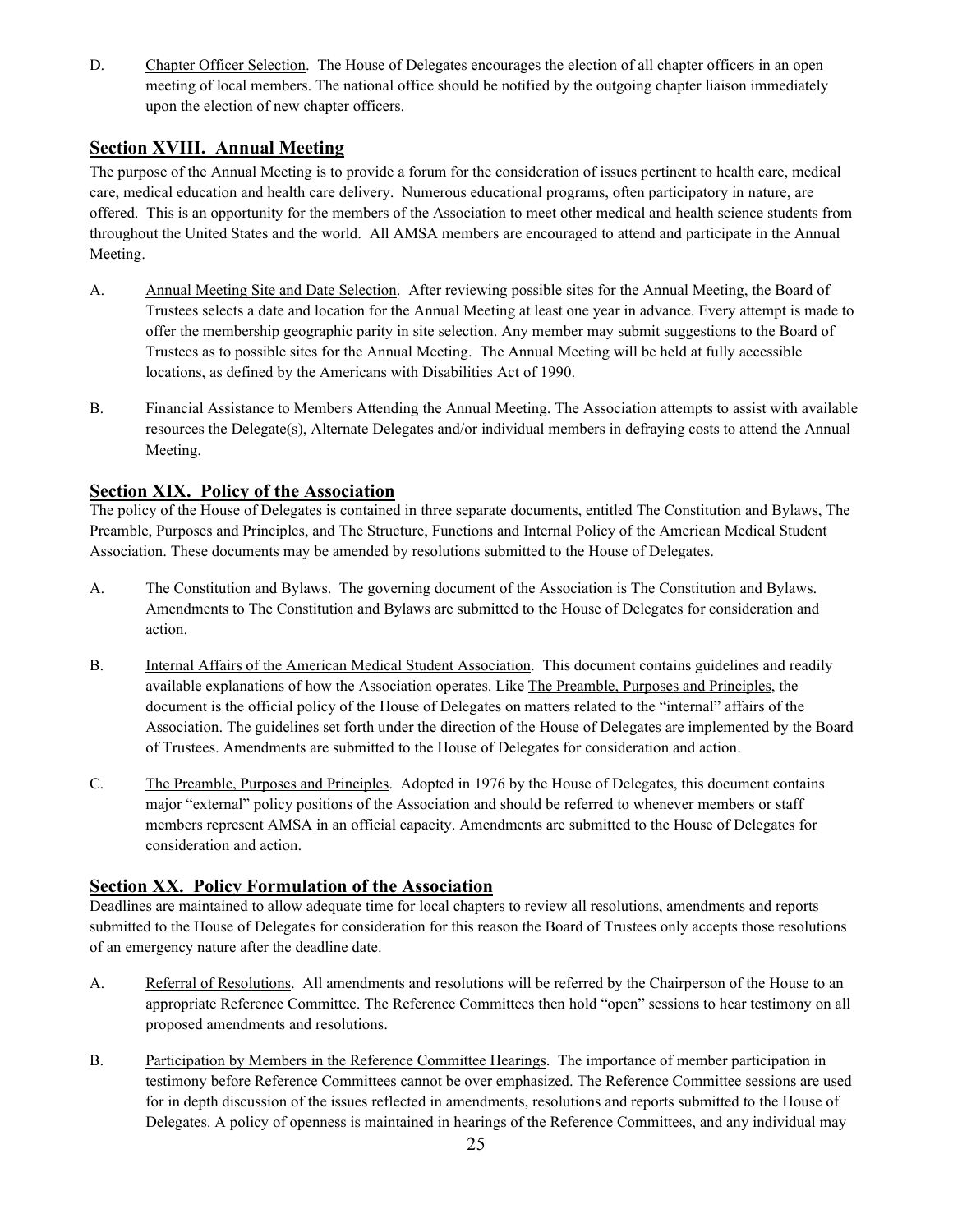present viewpoints for consideration at the designated "open" sessions. During "closed" sessions, any individual may be present to hear the deliberations of the Reference Committee. However, individuals not on the Reference Committee may not participate or make comments until subsequent "open" sessions.

- C. Delegate(s) Responsibilities in the House of Delegates. It is the responsibility of the official Delegate(s) to take final action on the Reference Committee reports. Although any Delegate may speak out in support of or opposition to any part of any Reference Committee report, it is primarily within the chapter meetings prior to the House of Delegates and within the regional meetings and Reference Committee hearings that in depth discussion and debate of the issues takes place.
- D. Implementation of Association Policy. In order to allow the policies of AMSA to be implemented in a manner appropriate to its resources, the House of Delegates entrusts the Board of Trustees (BOT) with the responsibility for implementation of all policies established by the House of Delegates. In cases where the Association's resources do not allow for immediate implementation of policies, the BOT will implement such policies as soon as adequate resources are obtained.

### **Section XXI. Review of Association Principles**

- A. The responsibility for review and revision of Association Principles is a general one falling to all the members of AMSA. However, it shall be a specific duty of the Action Committees and Teams to periodically review those Principles, which might apply to them, and assure they reflect current evidence and the views of the membership.
- B. The Chairs of the Action Committees and Teams shall present to the Board of Trustees a short summary of sections of the Principles which apply to them and which will be reviewed during the year.
	- 1. (Short summary of newly adopted amendments to the Principles shall be published annually for the membership, following the Annual Convention's House of Delegates, in a medium chosen by the Board of Trustees. This summary will be produced by the Action Committees and Teams no later than 30 days after the close of the HOD.)
- C. In their year end report, Chairs of the Action Committees and Teams shall list these Principles and note any action taken—whether it be a project, interest group, or resolution—that concerned those Principles in question.
- D. It shall be the responsibility of the Secretary and Vice President for Internal Affairs to periodically reformat the Principles of the Association in order to make the organization of them more relevant to the membership.
- E. The Action Committees and Teams shall be responsible for annually reviewing the Principles for outdated terms and obsolete issues or entries. The Secretary and Vice President for Internal Affairs shall annually update the Principles of the Association with the approval of the BOT. These updates may include the following:
	- 1. Substitution of outdated terms with up-to-date terms.
	- 2. Deletion of Principles that address issues or entities that are obsolete.
- F. Any Principles that are deleted for being obsolete shall be kept on file by AMSA for historical purposes.

### **Section XXII. Regarding** *The New Physician* **Magazine**

- A. Editor. The editor shall be an employee, but not necessarily a member, of the Association. The editor shall be appointed by the Chief Executive Officer (CEO) of the Association, with the advice and consent of the Board of Trustees, and the term shall be indeterminate.
- B. Managing Publisher. The CEO of the Association, or his/her designee, shall be the Managing Publisher of the journal.
- C. Student Editor. While *The New Physician* is a professionally produced publication, it seeks to serve the information needs of medical students. Formalized student input is required to provide a complementary and necessary perspective for the professional staff. The journal shall have a Student Editor who shall be an active member of the Association and shall be chosen based on editorial experience. He/she shall be appointed by the outgoing Editorial Advisory Board for two- year term. The Student Editor's duties shall include, but are not limited, the following: (2008)
	- a. Coordination of the Editorial Advisory Board (EAB) in its efforts to critique *TNP* and relaying the EAB's commentary to the Editor.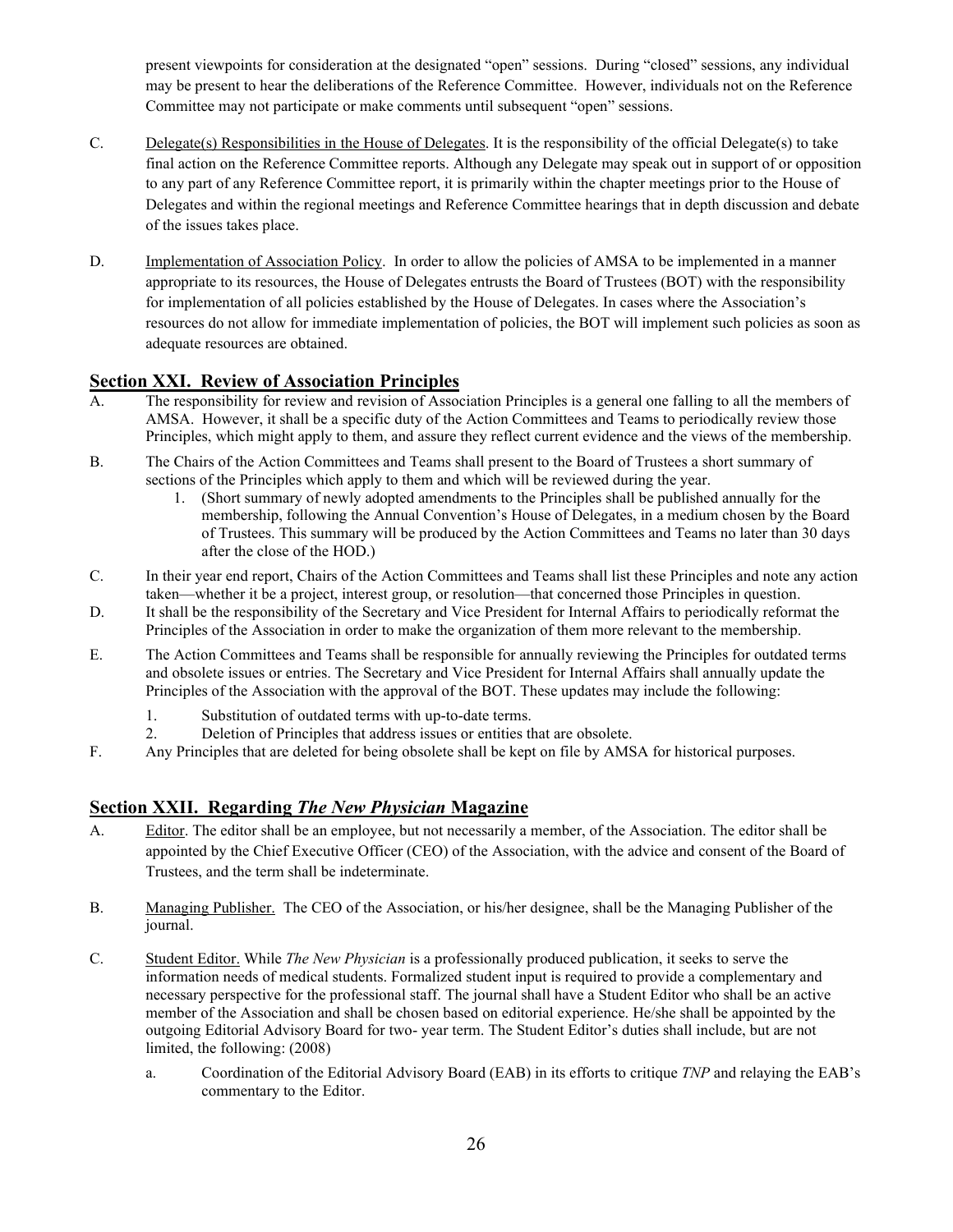- b. Shall carry out the policy of the House of Delegates as a member of the Board of Trustees and serve as the liaison between the EAB, Executive Editor and the Board of Trustees. (2008)
- c. Periodic and regular review of manuscripts at the discretion of the Editor.
- d. Providing input into the long-range goals, content, and direction of TNP in conjunction with the EAB.
- e. Seeking out students with interesting experiences and perspectives for interview at the discretion of the Editor.
- f. Seeking out students with journalistic skills and an interest in writing for publication assignments at the discretion of the Editor.
- g. Solicitation and formulation of manuscript topics in conjunction with the EAB for use by the Editor.
- h. Submission of a year-end report.
- D. Editorial Advisory Board. *The New Physician* shall have an Editorial Advisory Board. The composition of the Board shall be the Student Editor and four members of AMSA as approved by the Board of the Trustees. This Advisory Board can include both medical students, premedical students and residents, and will be selected on the basis of editorial and journalistic experience. Board members will serve one-year terms to coincide with the leadership year.

The Advisory Board's duties will be as follows:

- a. Improving communication of AMSA's priorities through *TNP.*
- b. Working with the Student Editor to seek out students with journalistic skills who are interested in writing for *TNP* and who are interested in sharing their experiences and perspectives.
- c. Providing input to the Executive Editor as to the long-range goals, content, and direction of *TNP.*
- d. Ensuring that advertisements in *The New Physician* are in keeping with the advertising guidelines in the Internal Affairs.
- E. Additional Publications. It is the discretion of the BOT in conjunction with national staff to determine what other publications should be distributed by the Association.
- F. Management Principles.
	- 1. The magazine shall be provided to each member who elects to receive the journal, to each individual subscriber and to related complementary readership as determined by the Managing Publisher.
	- 2. The magazine shall be supported by appropriate allocation of dues, as set by the Board of Trustees (BOT) and the Managing Publisher, each individual reader subscription, display and classified advertising and gifts and contributions as solicited by the BOT.
	- 3. The magazine shall contain commercial advertising (display and classified) depicting goods and services of personal and professional use to physicians-in-training, i.e., the readership.
	- 4. All advertising shall be represented in a tasteful manner, inoffensive to any human group, and represent a quality and truthful product or service.
	- 5. AMSA, through the Managing Publisher, shall retain the right to reject any advertising deemed to be untruthful or misleading, offensive, or presented in bad taste.
	- 6. The magazine shall carry AMSA program promotional advertising, based on availability of space, as determined by the Managing Publisher to promote AMSA's membership services, educational products or educational programs.
	- 7. The magazine shall be viewed and managed by the organization as an "objective journalistic instrument," having protected integrity and sole purpose to provide the readership with unbiased and truthful research and reporting.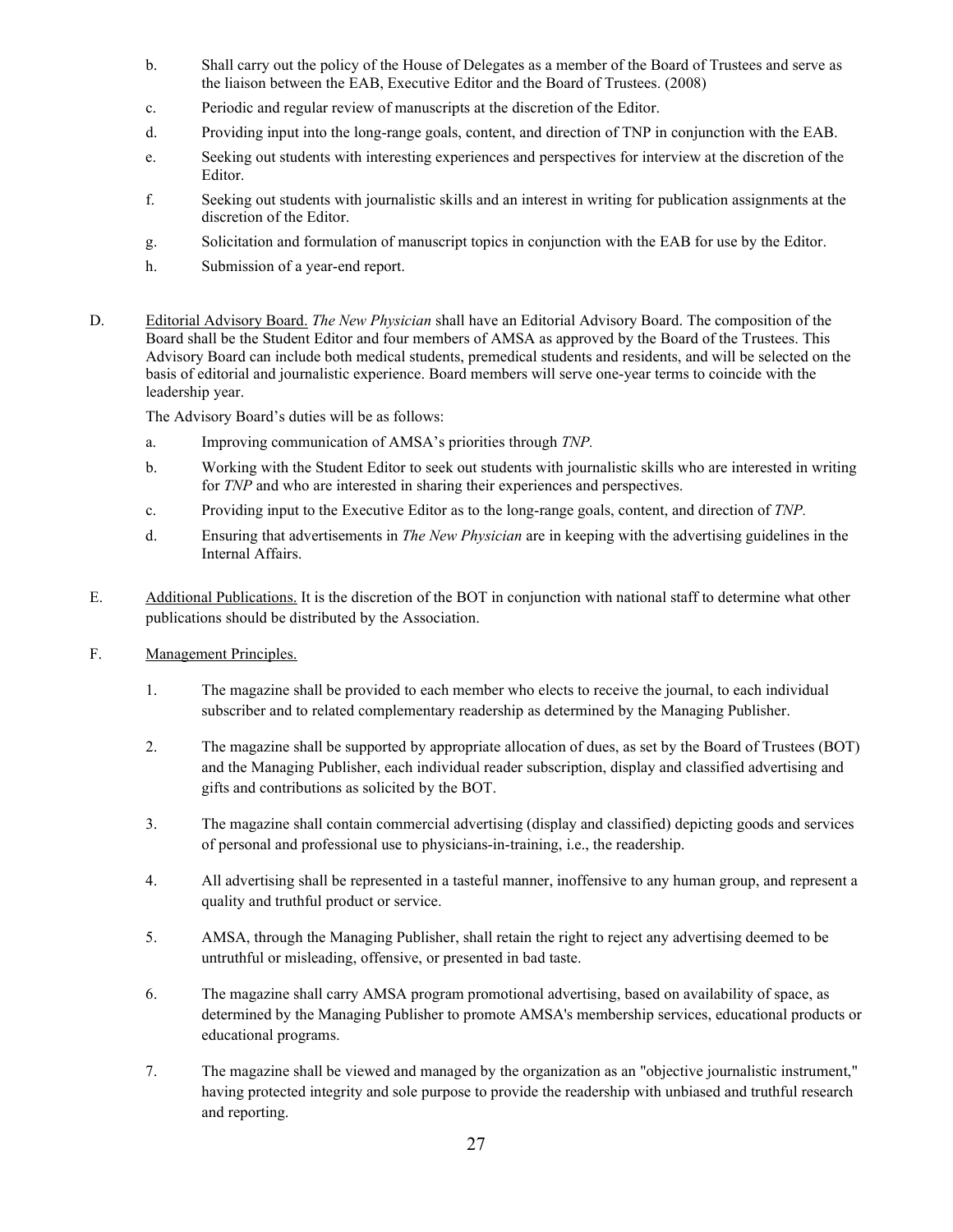- 8. The magazine's editorial mission shall be to pursue and present news and issues of interest and importance to the readership and the organization in an unbiased manner through objective research and reporting.
- 9. The magazine shall serve as a primary educational tool for the readership and will provide educational aids of high quality and utility to physicians-in-training of a clinical or non-clinical nature.
- 10. The magazine shall not carry any political messages or advertising reflecting the opinions of any internal or external group. There shall not be advertising for specific campaigns, including advertising for political candidates and political parties. (2005)
- 11. The magazine shall routinely carry timely and important news concerning the AMSA and its affiliates.
- 12. The Student Editor, National President, Managing Publisher and Editor of the magazine shall comprise an executive team for the purpose of planning and developing the magazine. This team shall have the responsibility to referee issues arising concerning the pursuit, preservation of integrity and any infringement upon the editorial mission of the magazine and management principles of the magazine as approved by the House of Delegates.
- 13. The Managing Publisher and executive team shall have the responsibility of evaluating the progress of the magazine each year in terms of effectiveness and stability and develop an annual report for the BOT. The report shall make recommendations regarding pending issues, strategies, needs and changes in the magazine or its managing principles.

### **Section XXIII. Advertising Policy Formulation**

The following guidelines are to be used by the Association in formulating advertising policy:

- 1. There should be no statements, verbal or pictorial, that are misleading.
- 2. Patients and providers should be portrayed in a respectful and humane manner and not in a stereotyped or demeaning fashion with respect to age, sex, sexual orientation, gender identity, race or disability.
- 3. Statements of properties, performance, content values, beneficial results, etc. of products should be such that they can be verified by adequate data in the literature.
- 4. AMSA bans all campaign advertisements for political candidates and/or political parties.
- 5. Support documentation verifying claims must be submitted to publisher upon request before an advertisement will be accepted for publication.
- 6. Nutritional advertisements should not conflict with the U.S. Dietary Guidelines.
- 7. Advertisements for special purpose foods must include a list of ingredients and the quantitative nutrition analysis of the product or offer to supply this information on request. If the advertiser elects to state the nutrition value in terms of RDA's, as well as the quantitative nutrition analysis, current federal regulations governing nutrition labeling should be followed or this information offered on request.
- 8. Advertisements for products and services should seek not to be in conflict with the Association's strategic priorities and principles as described in the Preamble, Purposes and Principles.
- 9. Final judgment regarding the appropriateness and acceptability of advertisements not addressed by the above guidelines and the implementation of the above guidelines will be the responsibility of the BOT.
- 10. AMSA requests that all parties with direct funding from pharmaceutical, medical device and biotechnology companies report the existence of those relationships to AMSA. This information will be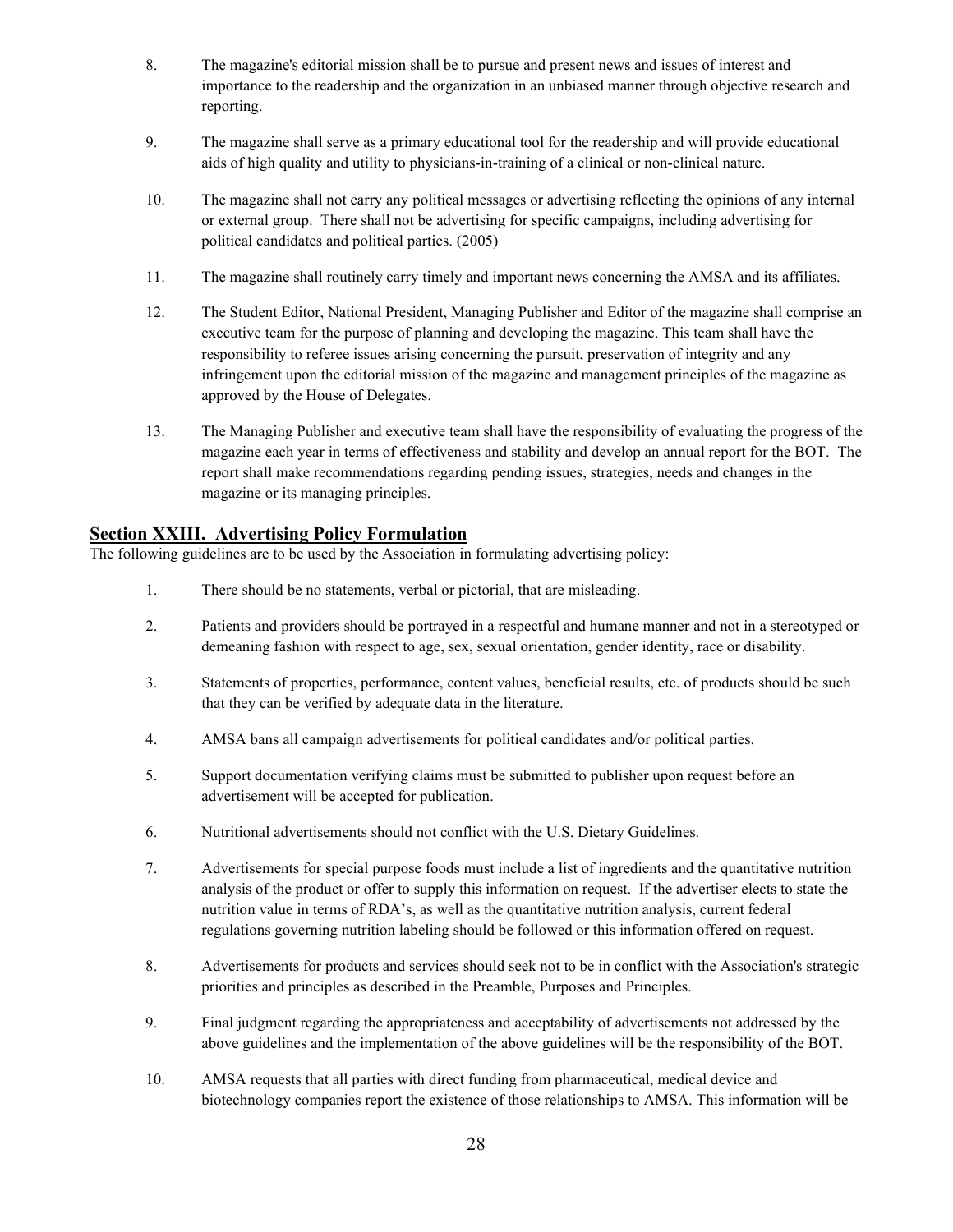made available to AMSA members upon request. A report of this disclosure must be submitted to AMSA upon confirmation of participation and/or attendance (i.e. AMSA meetings, advertising).

11. AMSA does not endorse the products and services of organizations that advertise or participate in AMSA publications, meetings, conferences, exhibition halls, convention, etc.

## **Section XXIV. Governance of Industry Relationships**

The following guidelines are to be used by the Association for pharmaceutical and medical device industry relationships:

1. Regarding direct pharmaceutical and medical device industry relationships, AMSA will:

a. Not accept funding for general budget support—which includes grants and funds for programs and research.

b. Not accept income from journal advertising, exhibit hall fees, or any other form of sponsorship.

c. Ban all direct advertisements and sponsorships in its publications and at its events from all pharmaceutical,

biotechnology, and medical device companies—except for educational medical devices (as defined in section 24 subsection 4) commonly used in medical school training—as well as companies who manufacture/promote/market/develop products purported to have a direct health benefit (e.g. vitamins, supplements, food derivatives).

d. Prohibit samples of medical supplies except in circumstances that protect the integrity of education (e.g. sutures, IUDs, etc.) and prevent the use of samples as a marketing tool.

e. Allow contributions of unrestricted medical device samples at the chapter level for educational programs that are independent of any industry input or control and unaccompanied by marketing materials.

2. Regarding non-profit organizations or foundations affiliated with the pharmaceutical or medical device industry, AMSA will:

a. Accept general budget support if the organization advances AMSA's goals, provides unique educational value without direction or conditions, and cumulative funding does not exceed 25% of AMSA's total operating budget.

b. Accept journal advertising and exhibit hall fees when providing educational value or advancing AMSA priorities with the understanding that affiliations with the pharmaceutical and medical device industries will clearly be displayed for members.

c. Affirm that all grants must align with AMSA's priorities and all other funds are truly unrestricted such that AMSA maintains its independence in use of the funds and given for the purpose of supporting the mission of AMSA.

d. Affirm that the autonomy of AMSA will be preserved to sustain the freedom to follow its own course, modify both its goals and priorities, and exercise the freedom to take positions on issues that may be unfavorable to its funder.

e. Consider non-monetary collaboration with these organizations to be acceptable if they advance AMSA's priorities. 3. Regarding organizations that may accept some funding from the pharmaceutical or medical device industry, AMSA will:

a. Accept funding and income by the nature of being at least one degree removed from the industry.

b. Accept journal advertising and exhibit hall fees in the absence of any other conflicts of interest.

c. Collaborate with these organizations in the absence of any other conflicts of interest.

4. Regarding educational medical device and related organization relationships, AMSA will:

a. Prioritize independent foundations, non-profit organizations, or relevant programs by governmental institutions (e.g. NIH) to provide education on medical devices but in their absence, relationships with companies supplying educational medical devices are acceptable if the devices:

- i. Are commonly used in medical school training.
- ii. Are produced by at least two or more manufacturers.
- iii. Are not *de novo.*

b. Partner with educational medical device companies and non-profit organizations or foundations affiliated with educational medical device companies, if:

- i. Funding for general budget support, except for journal advertising revenue and exhibit hall fees, will not cumulatively exceed 25% of AMSA's total operating budget.
- ii. Income from journal advertising or exhibit hall fees is absent any other conflicts of interest.
- iii. All grants align with AMSA's priorities and all other funds are truly unrestricted such that AMSA maintains its independence in use of the funds and given for the purpose of supporting the mission of AMSA.
- iv. The autonomy of AMSA will be preserved to sustain the freedom to follow its own course, modify both its goals and priorities, and exercise the freedom to take positions on issues that may be unfavorable to its funder.